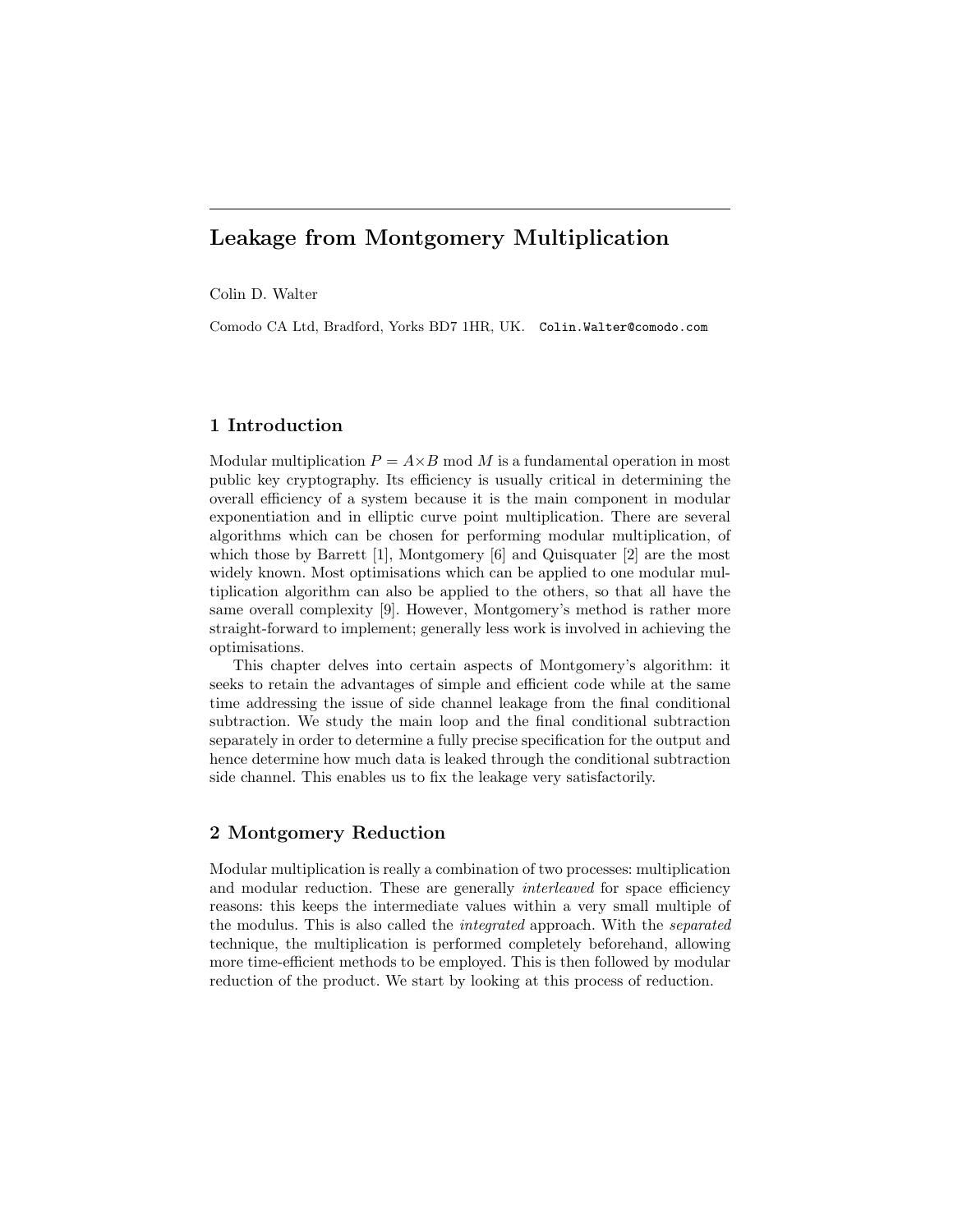Definition 1. Suppose positive integers M and R have no common factor. Then,

- $i)$  A' is called the Montgomery reduction of A modulo M with respect to R if  $A' \equiv AR^{-1} \mod M$  and  $AR^{-1} \leq A' < AR^{-1} + M$ .
- ii) Conversely,  $\overline{A}$  is called a Montgomery representation or Montgomery residue of A with respect to R if it satisfies  $\overline{A} \equiv AR \mod M$ . When R is clear,  $\overline{A}$  is called an M-residue.

Note that this definition contains two different inverses of R: one is the residue modulo M which is the modular inverse of R in  $\mathbb{Z}/M\mathbb{Z}$ , the other is the rational number which is the fractional inverse of R in  $\mathbb Q$ . The context, indicated by the presence or absence of " $mod M$ ", makes the intended choice clear.

Co-primality of  $M$  and  $R$  guarantees that there is a one-to-one correspondence between a complete set of residues mod M and the set of residues  $\{R'.R \mod M \mid 0 \leq R' < M\}$ . So there is a value  $R'$  such that  $R'R \equiv 1 \text{ mod } M$ , i.e. R has an inverse mod M. So the Montgomery reduction exists when  $M$  and  $R$  have no common factor, and the bounds ensure that it is unique. For cryptographic applications the co-primeness property usually holds: R is generally a power of 2 so that division by R is easily performed by shifting, whereas  $M$  is a product of some large primes, and hence odd.

The Montgomery reduction  $A'$  of A mod M can be obtained by finding integers  $A'$  and  $Q$  satisfying

$$
A'R - QM = A
$$

and such that Q is in the interval [0..*R*]. When R has the form  $R = r^n$ , the solution can be generated using the same process as in Hensel's Lemma, which solves the equation iteratively modulo higher and higher powers of  $r$ .

When A and M have representations over base (or radix)  $r$  with digits  $a_i$  and  $m_i$  respectively, the Henselian process for obtaining the Montgomery reduction A' with respect to  $R = r^n$  is given in Fig. 1. There,  $m_0^{-1}$  is the inverse of  $m_0$  modulo r. Usually the digits occupy words of memory, so that  $r = 2<sup>k</sup>$  where k is the number of bits per word. Then the division by r in the last line of that figure is simply a shift by one position of an array of words.

The choice of digit  $q_i$  in the loop guarantees that the division by r is exact. Thus, if the digits  $q_i$  are formed into the "quotient"  $Q = \sum_{i=0}^{n-1} q_i r^i$  then the output satisfies  $A' = (A+QM)r^{-n}$  where  $Q < r^n = R$ , as required. The bounds on  $A'$  now follow, showing it is the Montgomery reduction of input  $A$ .

The term  $Ar^{-n}$  becomes smaller as n is increased. Hence, by choosing n such that  $A \langle Mr^n \rangle$  the output satisfies  $A' \langle 2M \rangle$  and an extra conditional subtraction of M will yield the least non-negative residue of  $AR^{-1}$  mod M. For example, if the input A were obtained as a product of two reduced residues modulo M (i.e. least non-negative) then  $A \lt M^2$  and we would just need n such that  $M < r^n$  in order to achieve an output which is also fully reduced by the extra conditional subtraction.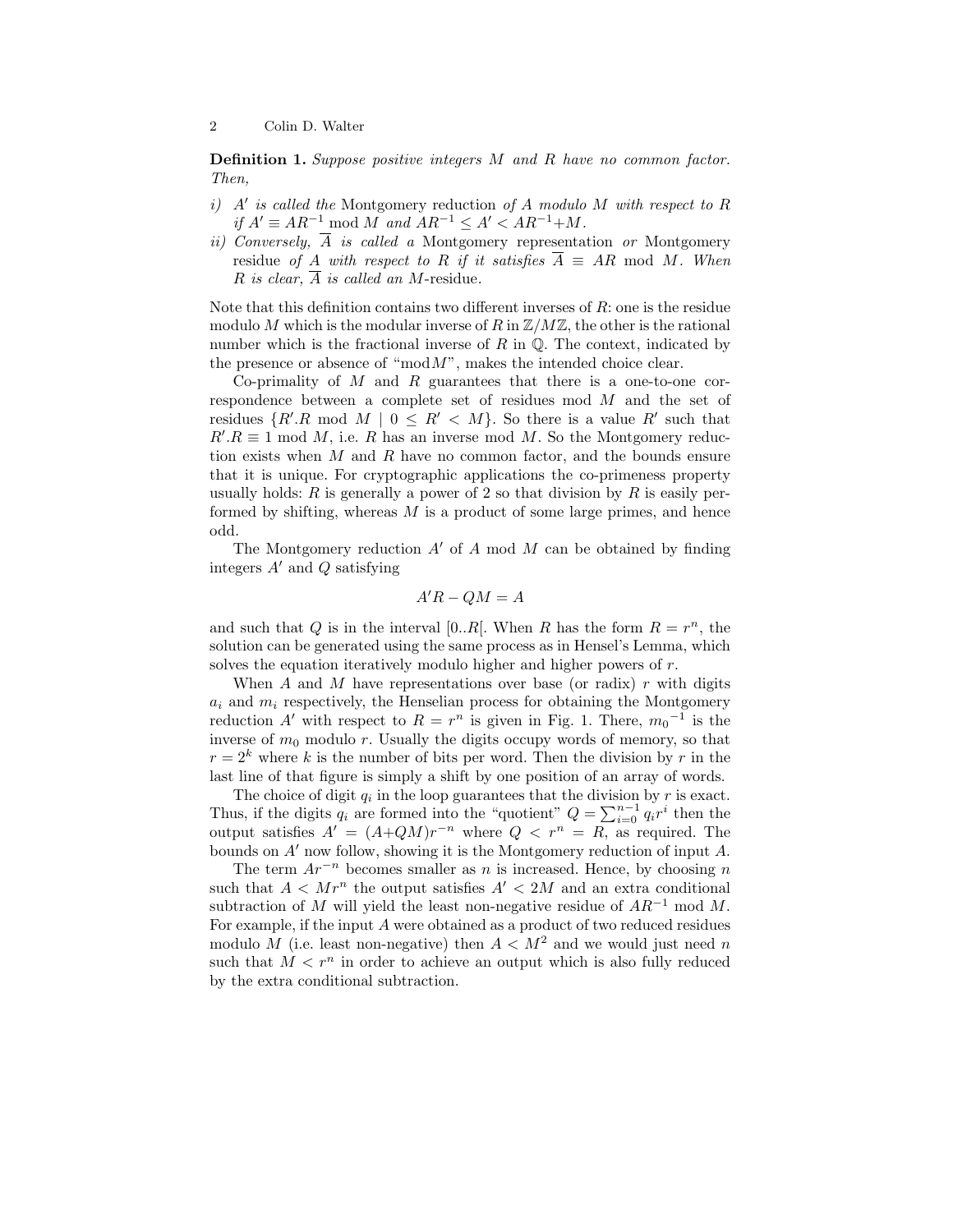```
Function \text{MonRed}(A, M, r, n): A'
Pre-condition: M and r are co-prime.
Post-condition: A' \equiv Ar^{-n} \mod M with Ar^{-n} \leq A' < Ar^{-n} + M.
                        A' \leftarrow AFor i \leftarrow 0 to n-1 do
                                \mathbf{q_i} \gets \left. \begin{smallmatrix} -\mathbf{a}_0' \mathfrak{m_0}^{-1} & \text{mod}\end{smallmatrix} \right. \mathbf{r}A' \leftarrow (A'+q_iM) div r
                        Return A'
```
Fig. 1. Montgomery Modular Reduction.

Unlike classical modular reduction, the choice of quotient digit  $q_i$  does not depend on the most significant digit of  $A<sup>'</sup>$  but on its least significant. This means that  $q_i$  can be determined precisely without waiting for carry propagation to be completed in the previous loop iteration. This is advantageous for application in a systolic array where the processing elements perform digit level computations [10].

# 3 Montgomery Modular Multiplication

Instead of pre-computing the product  $A \times B$ , the Montgomery reduction of  $A\times B$  modulo M can be obtained by interleaving the multiplication and the reduction, as in Fig. 2. We need one of the inputs, say  $B$ , to have a representation to base  $r$  with at most  $n$  digits.

> **Function** MonPro $(A, B, M, r, n)$ : C **Pre-condition:** M and r are co-prime,  $B = \sum_{i=0}^{n-1} b_i r^i < r^n$ . Post-condition:  $C \equiv ABr^{-n} \mod M$  and  $ABr^{-n} \leq C < M + ABr^{-n}$ .  $C \leftarrow 0$ For  $i \leftarrow 0$  to n-1 do  $\mathbf{q_i} \gets \texttt{-(c_0+a_0b_i)m_0}^{-1}$  mod r  $C \leftarrow$  (C+b<sub>i</sub>A+q<sub>i</sub>M) div r Return C

Fig. 2. Montgomery Modular Multiplication without Conditional Subtraction.

It is easy to verify the code of Fig. 2 from its similarity to MonRed and by observing that the non-modular operations compute  $A \times B$  with a shift equivalent to a factor of  $r^{-n}$ . In fact, taking  $B = 1$  yields the MonRed algorithm. As in the MonRed algorithm, there is no upper bound on the value of input A. Moreover, the bound on  $B$  is in terms of  $n$  and not  $M$ . Thus there is no need to ensure the inputs are least non-negative residues modulo M.

Since the output of the ith iteration is exactly analogous to the output of the nth, for which  $B < r^n$ , we know that the partial product C is less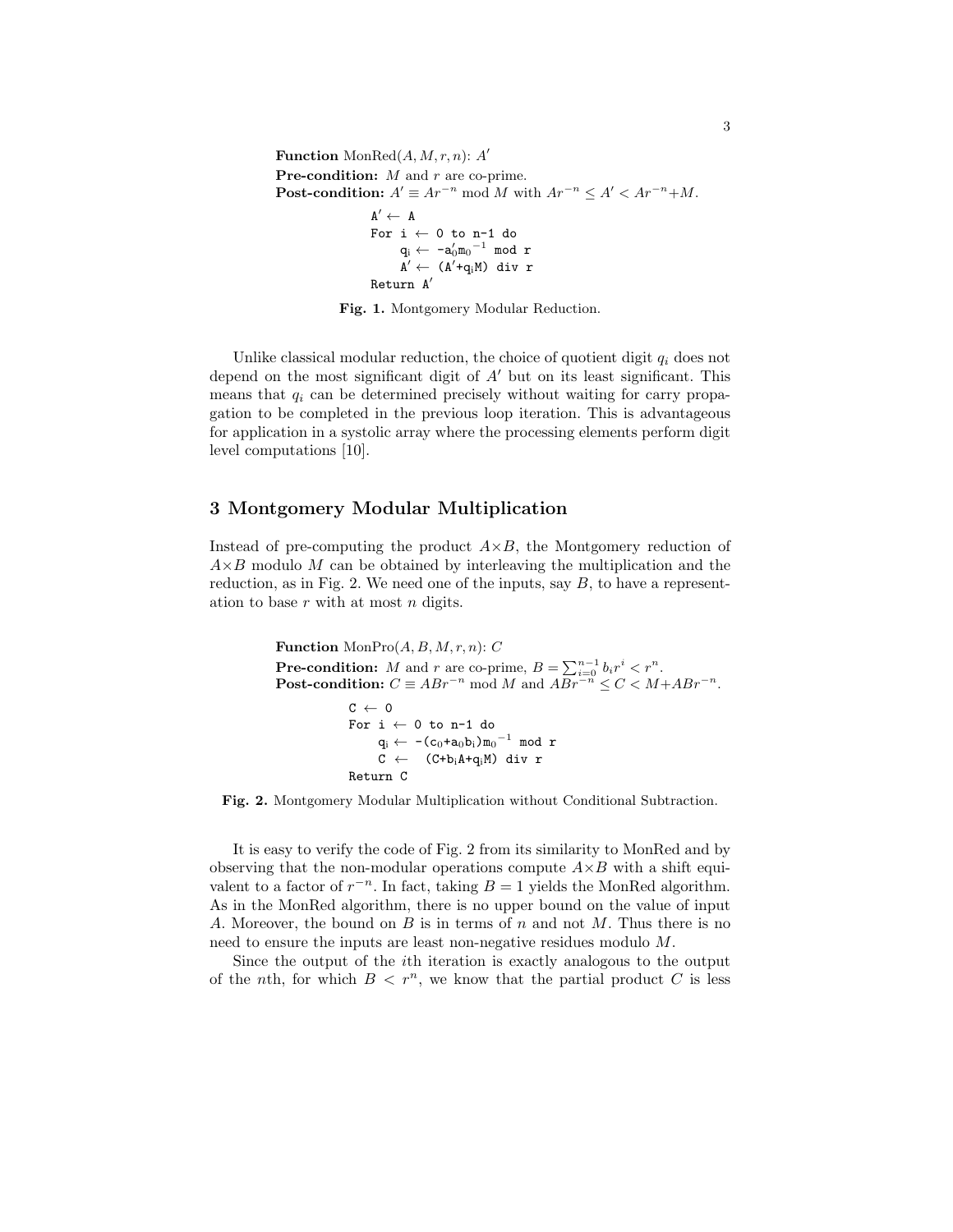than  $M+A$  throughout the calculation. This gives a bound on how large the register for C needs to be. For most applications  $M < r^n$  and  $A < r^n$  so that C requires one more bit than  $r^n$ . A further extra word may also be needed for intermediate results before the shift down corresponding to the division by  $r$ . A detailed time and space efficiency analysis of different methods to compute the update to the partial product  $C$  is given by Koç, Acar and Kaliski [3].

Setting  $Q = \sum_{i=0}^{n-1} q_i r^i$  gives  $C = (AB+QM)r^{-n}$  and so  $Q \approx ABr^{-n}/M$ when C is bounded by a small multiple of M. To be precise, if  $C-\delta M$  is the smallest non-negative residue, then  $Q+\delta = |ABr^{-n}/M|$  yields the integer quotient. So further conditional subtractions of  $M$  from  $C$  to obtain the least non-negative residue can be combined with incrementing Q to yield the integer quotient.

The normal presentation of the algorithm includes a final conditional subtraction of  $M$  to yield an output less than  $M$ . It is omitted in this first version of Montgomery multiplication for three reasons: it is unnecessary when MonPro is used for exponentiation, it is a strong source of side channel leakage and, for non-fully reduced inputs, more than one subtraction of M may be necessary. However, there are two useful versions of Montgomery multiplication which include a final conditional subtraction. They are given in Figs. 3 and 4.

> **Function** Mon $\text{Pro}^{(M)}(A, B, M, r, n)$ : C **Pre-condition:** M and r are co-prime,  $A < M$ ,  $B < r^n$ . Post-condition:  $C \equiv ABr^{-n} \mod M$  and  $C < M$ .

> > $C \leftarrow \text{MonPro}(A, B, M, r, n)$ if  $C \geq M$  then  $C \leftarrow C-M$

Fig. 3. Montgomery Modular Multiplication with Bound M.

**Function**  $\text{MonPro}^{(R)}(A, B, M, r, n): C$ **Pre-condition:** M and r co-prime,  $A \le R$ ,  $B \le R$ ,  $M \le R$  for  $R = r^n$ . Post-condition:  $C \equiv ABr^{-n} \mod M$  and  $C < R$ .

> $C \leftarrow \text{MonPro}(A, B, M, r, n)$ if  $C \ge R$  then  $C \leftarrow C-M$

Fig. 4. Montgomery Modular Multiplication with Bound R.

It is easy to check that the input bounds imply the output bounds in both cases. Moreover, the bounds are such that outputs can be used as inputs to another execution of the same algorithm. This is very convenient for applications involving exponentiation. The second version, with bound  $R$ , is marginally more efficient than the first for two reasons. First, this is because the comparison is easier to implement: typically it just requires looking at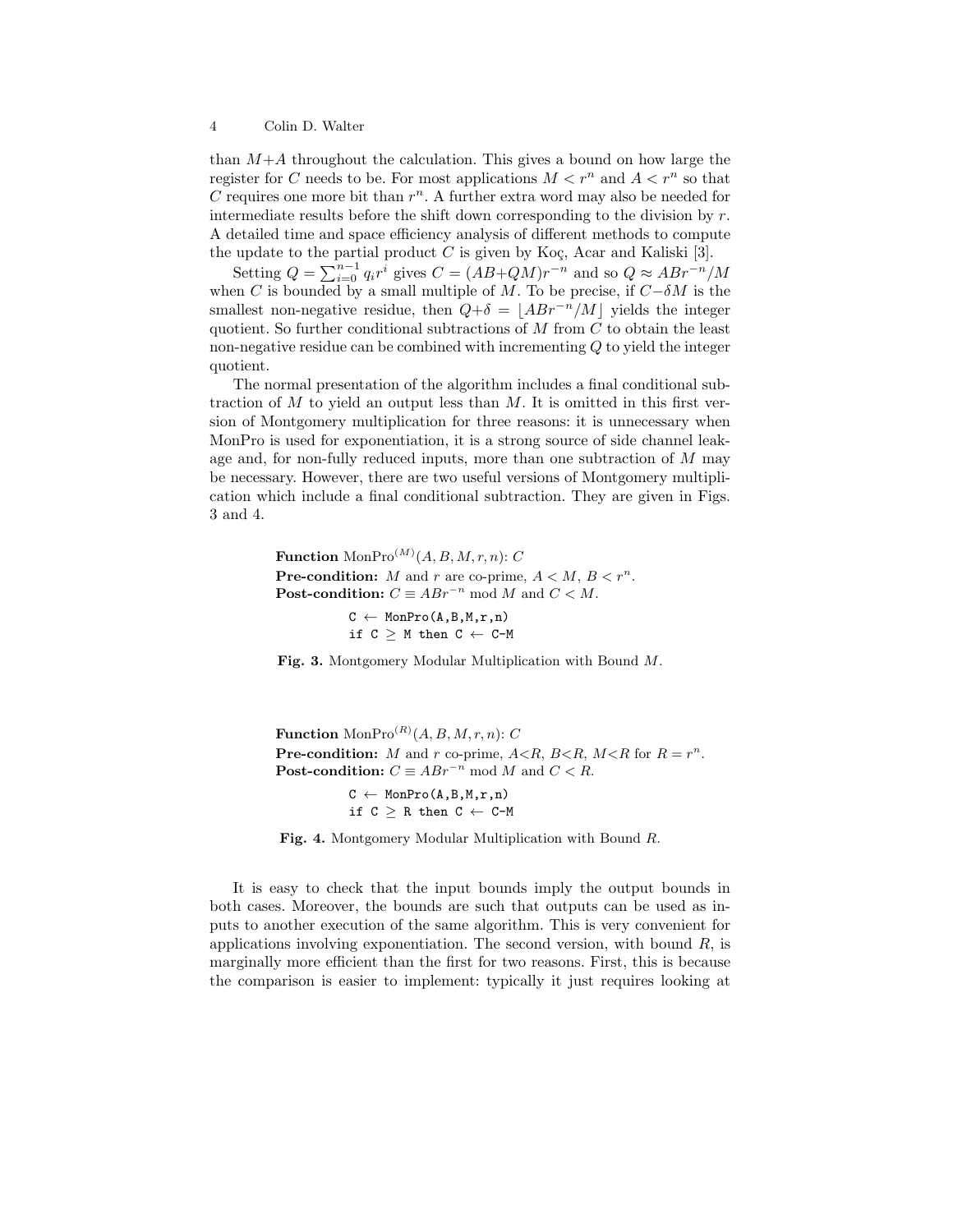an overflow bit rather than performing a potentially full length subtraction. Secondly, the frequency of the subtractions is usually lower for the second version.

### 4 Exponentiation

All exponentiation algorithms consist of a sequence of products. Therefore, in order to use MonPro for modular exponentiation, it suffices to adjust for the extra power of  $R$  and to check that the output from one use of MonPro satisfies the bounds on the input required for its use in any subsequent MonPro. If

$$
Z = X \times Y \bmod{M}
$$

is one of the modular multiplications during the exponentiation when normal modular products are computed, then the usual choice for the corresponding multiplication using MonPro is

$$
\overline{Z} = \text{MonPro}(\overline{X}, \overline{Y}, M, r, n)
$$

which operates on the corresponding  $M$ -residues. Comparing powers of  $R$ , we find  $\text{MonPro}(\overline{X}, \overline{Y}, M, r, n) \equiv \overline{X} \times \overline{Y} \times R^{-1} \equiv XR \times YR \times R^{-1} \equiv X \times Y \times R$  $\equiv Z \times R \equiv \overline{Z}$  mod M. Thus, the entire exponentiation is done correctly with MonPro on the corresponding  $M$ -residues if the input is adjusted to an  $M$ residue and the output is re-adjusted back from an M-residue. An example of this is given in Fig. 5 for the square-and-multiply method of exponentiation<sup>1</sup>.

> $\mathbf{Function}\ \mathrm{MonExp}^{(R)}(T, N, M, r, n, R^{(2)}) : S$ **Pre-conditions:** M and r co-prime,  $T \leq M \leq R$  for  $R = r^n$ ,  $R^{(2)} \leq R$ ,  $R^{(2)} \equiv R^2 \mod M$ , and  $N=(n_{k-1}...n_2n_1n_0)_2$  with  $n_{k-1}=1$ . **Post-condition:**  $S = T^N \text{ mod } M$  and  $0 \leq S \leq M$ .  $\overline{T}$  = MonPro<sup>(R)</sup>(T,R<sup>(2)</sup>,M,r,n)  $\overline{S} \leftarrow \overline{T}$ For  $i \leftarrow k-2$  downto 0 do  $\overline{S} \leftarrow$  MonPro<sup>(R)</sup>( $\overline{S}, \overline{S}, M, r, n$ ) If  $n_i=1$  then  $\overline{S} \leftarrow \text{MonPro}^{(R)}( \overline{S}, \overline{T}, M, r, n)$  $S \leftarrow \text{MonPro}^{(R)}(\overline{S}, 1, M, r, n)$

Fig. 5. Square-and-Multiply Exponentiation with  $MonPro<sup>(R)</sup>$ .

To ensure the correct power of R in all operands, the evaluation of  $S =$  $T<sup>N</sup>$  mod M requires a pre-processing step to convert T to its M-residue:

<sup>&</sup>lt;sup>1</sup> Strictly speaking, M must be square-free to avoid the possibility of output  $S = M$ , which is forbidden in the post-condition of the code. The output bound is treated later in this section.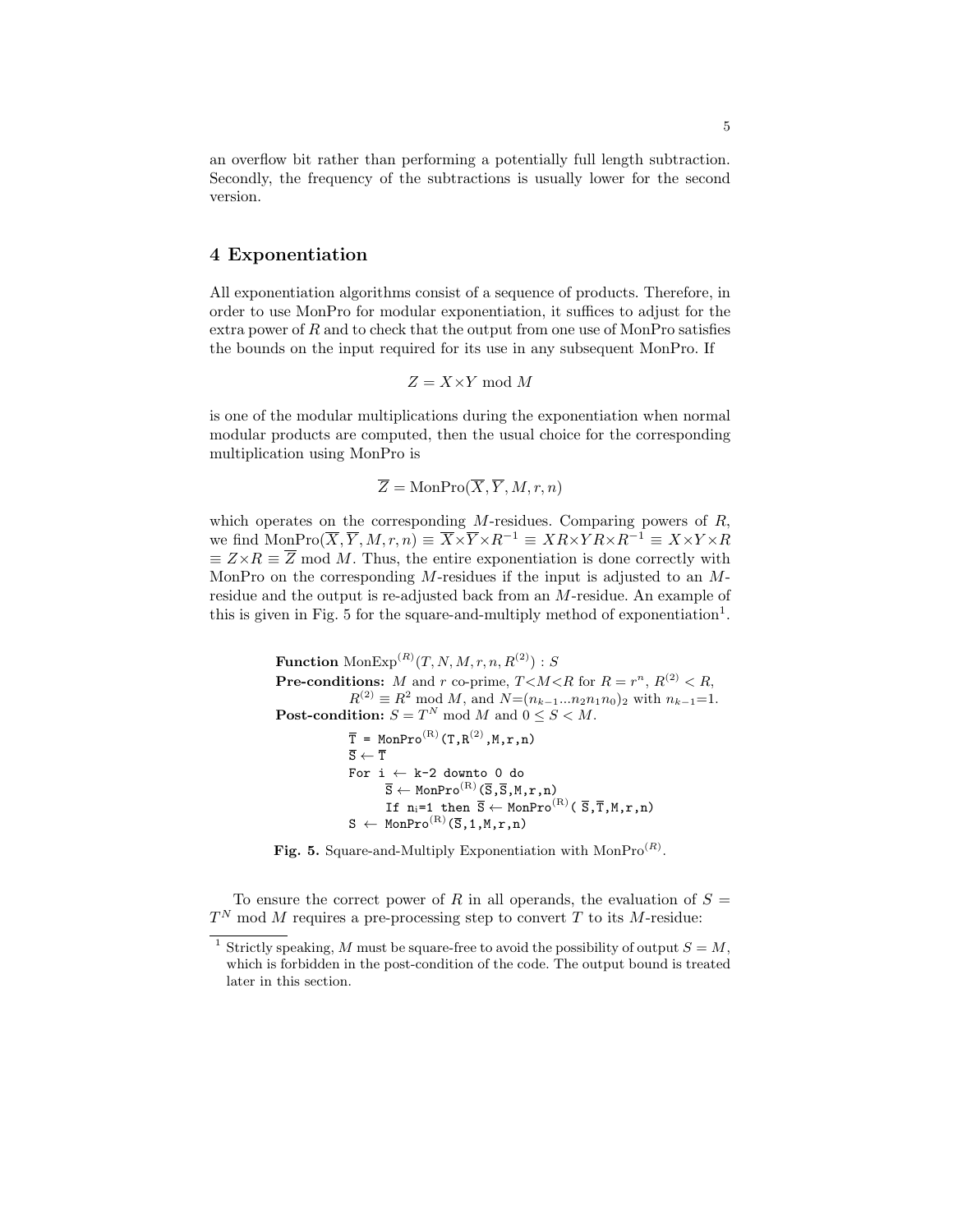$$
\overline{T} = \text{MonPro}(T, R^2 \text{ mod } M, M, r, n)
$$

and the post-processing step to convert back from an M-residue:

$$
S = \text{MonPro}(\overline{S}, 1, M, r, n).
$$

It is easy to see that the first of these introduces a factor of  $R$ , while the second removes such a factor. Corresponding similar pre- and post- processing steps also correctly introduce and eliminate a factor of R when MonPro<sup>(M)</sup> or  $MonPro<sup>(R)</sup>$  is used throughout the exponentiation instead of MonPro – simply replace MonPro by MonPro<sup> $(M)$ </sup> or MonPro<sup> $(R)$ </sup> as appropriate.

For the large exponents  $N$  typical of public key cryptography, these two extra modular multiplications have a negligible cost when compared with the advantages of a simpler multiplication algorithm. However,  $R^{(2)} \equiv R^2 \text{ mod } M$ also needs to be pre-computed and stored. Since  $M$  is usually fixed for many exponentiations, the time penalty for this can normally be amortized over the lifetime of the modulus.

The other main requirement for using Montgomery modular multiplication in exponentiation is that the output from one multiplication satisfies the preconditions for inputs to the subsequent multiplications. This is plainly the case if  $MonPro<sup>(R)</sup>$  is used throughout: inputs and outputs are both bounded by R. To use MonPro<sup>(M)</sup> throughout, the condition  $M < R$  must be added in order to guarantee that the "B" input is small enough. Then all inputs and outputs are bounded by M.

Now suppose MonPro is used in the exponentiation algorithm. In order to achieve a common bound, say  $B$ , on all inputs and outputs of MonPro, it is necessary that  $M+B^2R^{-1} \leq B$ . This just requires that the quadratic  $B^2R^{-1}-B+M$  has real roots, i.e.  $4M < R$ . This is achieved by choosing a large enough value for R, that is, a sufficiently large n where  $R = r<sup>n</sup>$ . Then any bound  $B$  can be chosen as long as it is between the two roots. This is readily seen to be the case for bounds such as  $B = 2M$  or  $B = \frac{1}{2}R$ , or even a weighted average  $B = 2\lambda M + \frac{1-\lambda}{2}R$  where  $0 \le \lambda \le 1$  [13].

For all three modular multiplication algorithms, the above bounds are sensible conditions on cryptographic inputs  $T$  to an exponentiation. With bound  $B = M$  or  $B = R$  for MonPro<sup> $(B)$ </sup>, the initial conditions  $T < B$  and  $R^{(2)} < R$  ensure that  $\overline{T} < B$ , making  $\overline{T}$  suitable for subsequent use in the exponentiation. Thereafter, every input to  $MonPro<sup>(B)</sup>$  is bounded above by  $B$ , so that its output is also bound by  $B$ . For MonPro, the initial conditions  $T < M$  and  $R^{(2)} < R$  ensure that  $\overline{T} < B$  for the acceptable bound  $B = 2M$ . Thus, the pre-processing input  $R^{(2)}$  need not be fully reduced in any of three cases;  $R$  is an adequate bound for it in each case.

For MonPro<sup>(B)</sup> with bound  $B = M$  or R, and for MonPro with bound  $B = 2M$  or  $\frac{1}{2}R$ , the loop of the post-processing modular multiplication by 1 generates output S satisfying  $S < M + BR^{-1} < M+1$ . Hence, for none of the three algorithms does a final subtraction take place, nor is it necessary to obtain a fully reduced output, except possibly when  $S = M$  occurs.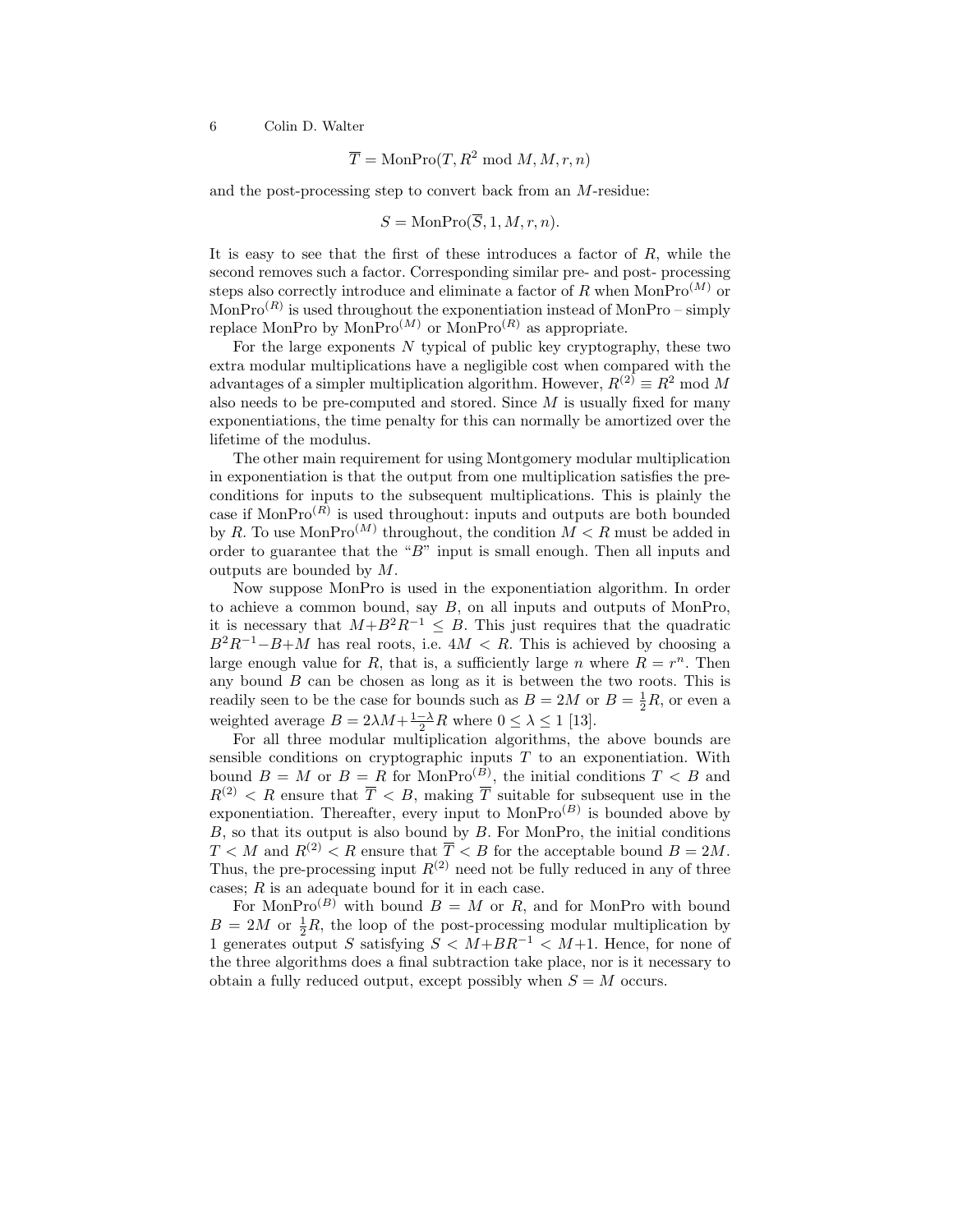However, a loop output of  $S = M$  is almost impossible. For MonPro<sup>(M)</sup>, this is irreconcilable with the obvious properties  $0 < \overline{S} < M$  and  $\overline{S} \equiv$ 0 mod M. When M is square-free,  $S \equiv 0 \mod M$  implies  $T \equiv 0 \mod M$ . In this case, a pre-condition of  $0 \leq T \leq M$  forces  $T = 0$ . Then the output of every modular multiplication is 0, ensuring that  $S = 0$ , so that  $S = M$  does not occur. So exponentiation with MonPro never uses even a single subtraction to achieve a fully reduced output. Otherwise, with  $MonPro<sup>(R)</sup>$  or MonPro in the non-square-free case, a single subtraction may be required to obtain a fully reduced output  $[11]^2$ .

## 5 Space and Time Comparisons

In this section, the time and space requirements of exponentiation methods using the three modular multiplication algorithms are compared: the standard Mon $\text{Pro}^{(B)}$  with conditional subtraction and bound  $B = M$  or R, and MonPro with no subtraction and bound  $B = 2M$  or  $\frac{1}{2}R$ .

The radix of the number representations here is  $r = 2<sup>k</sup>$  where k is the native bit length of words in the processor which performs the modular multiplication. Typical word lengths are small powers of 2, such as 8-, 16-, 32 and 64-bit. Standard key lengths for RSA normally coincide with multiples of these, such as 1024, 1536 and 2048. The same is true for many of the standard prime fields  $\mathbb{F}_p$  used in elliptic curve cryptography [8]. Consequently, to achieve the property  $M < R$  required for MonPro<sup>(B)</sup> with minimal cost, the property  $R < 2M$  frequently holds as well, that is, R is the smallest power of 2 greater than M. So, discarding the final subtraction and using MonPro for exponentiation instead of  $\text{MonPro}^{(B)}$  comes at an initial cost of increasing the number of iterations n, probably by just 1, to ensure  $4M < R = r<sup>n</sup>$ .

So, with standard key and word lengths and the minimal choice for  $n$ , the register containing C in MonPro<sup>(B)</sup> needs to have one more bit or one more word than M because loop output values can be up to  $M+B$  in magnitude where  $B = M$  or R. Increasing n by 1 to make  $4M < R$  with an input bound of  $B = 2M$  or  $\frac{1}{2}R$  generates intermediate values also less than  $M+B$ , but this is still below  $R$ . So MonPro exponentiation needs no extra words for the intermediate calculations. Indeed, it requires only two more bits for  $C$  than for  $M$ . So the loops in the modular multiplications of MonPro and MonPro<sup>(B)</sup> exponentiations have the same computational space requirements in a fully word-based implementation, and MonPro uses only one more register bit when the top word is reduced to contain only the bit positions that are needed.

Because both manipulate the same number of words, there is also unlikely to be any time difference between single loop iterations in MonPro and MonPro<sup> $(B)$ </sup>. The topmost incomplete word or equivalent individual bits cannot be processed any faster than full words because the clock speed is set to that of the slowest word operation.

<sup>2</sup> see Exercise 2 for the non-square-free case.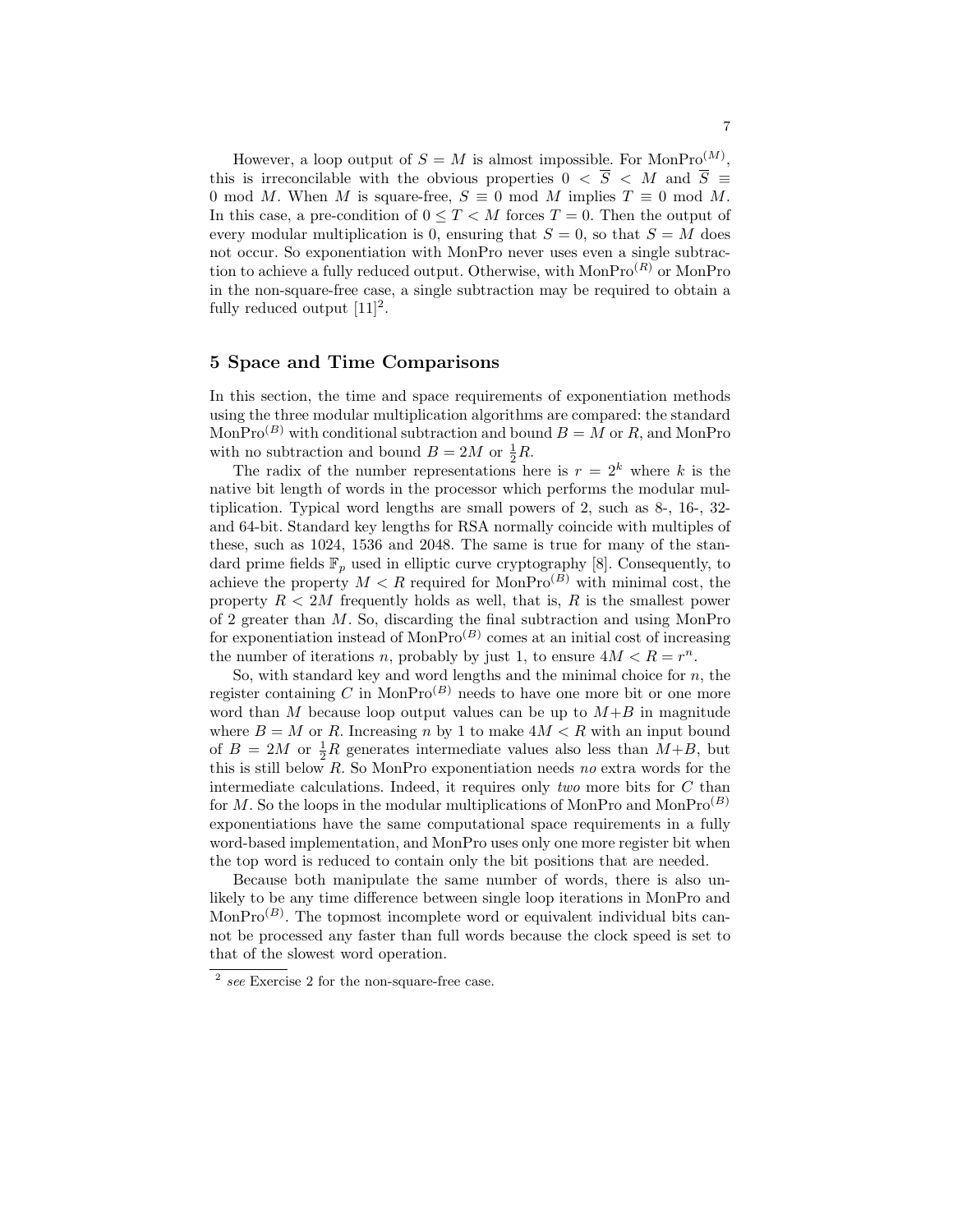So the main time and space differences will be between the final conditional subtraction when  $MonPro<sup>(B)</sup>$  is used for exponentiation and the extra loop iteration when MonPro is used. A leak-resistant implementation of  $MonPro<sup>(B)</sup>$ exponentiation will always perform the subtraction, but needs an extra register to hold the pre-subtraction value of  $C$  (the "minuend") as well as its post-subtraction value. On the other hand, being more complex than a subtraction, the extra iteration of MonPro may require more time. Taking into account their relative complexity, the loop iteration is most likely to take the same time as a subtraction or double that time since the clock frequency will probably be chosen to make word-level multiply-accumulate and subtraction operations take the same time. At a theoretical level, the subtraction itself might be equivalent to about half an extra loop iteration, and selecting the result of the subtraction or its minuend equivalent to another half of a loop iteration. This would make MonPro and MonPro<sup>(B)</sup> take essentially the same time.

The subtractor itself may require significant extra dedicated hardware and associated data manipulation require extra time. Moreover, code size will be increased by having to incorporate instructions for the subtraction. As observed in §4, MonPro exponentiation requires no final subtraction, so that the extra hardware and code may not be necessary, although it is likely that other cryptographic operations on the chip will require them.

Although the precise cost will be implementation specific, this discussion indicates that using  $MonPro^{(B)}$  with its conditional subtraction will be more expensive in hardware than using MonPro for exponentiation, and the time requirements are essentially identical. In conclusion, exponentiation using MonPro with  $4M < R$  and no final subtraction is a cost effective and straight-forward solution to the problem of side channel leakage from conditional subtractions.

# 6 Side Channel Analysis

A substantial embarrassment to many smart card manufacturers in the '90s was the public discovery that naïve implementations of Montgomery's algorithm can cause substantial side channel leakage, enabling private keys to be recovered from fewer than a hundred uses of the key [4, 12]. The main problem arises from the conditional subtraction in Mon $Pro^{(\tilde{M})}$  and Mon $Pro^{(\tilde{R})}$  which, because of the length of keys, takes a large number of clock cycles to complete. It is therefore very evident in any EMR or power trace.

Nowadays there are many effective counter-measures to prevent such leakage, not least of which is using MonPro for exponentiation rather than  $\text{MonPro}^{(M)}$  or  $\text{MonPro}^{(R)}$ . Another counter-measure is to modify  $\text{MonPro}^{(M)}$ and Mon $Pro^{(R)}$  slightly so that the subtraction is always performed. Then the original loop output value  $C$  is kept, and the new or old value is selected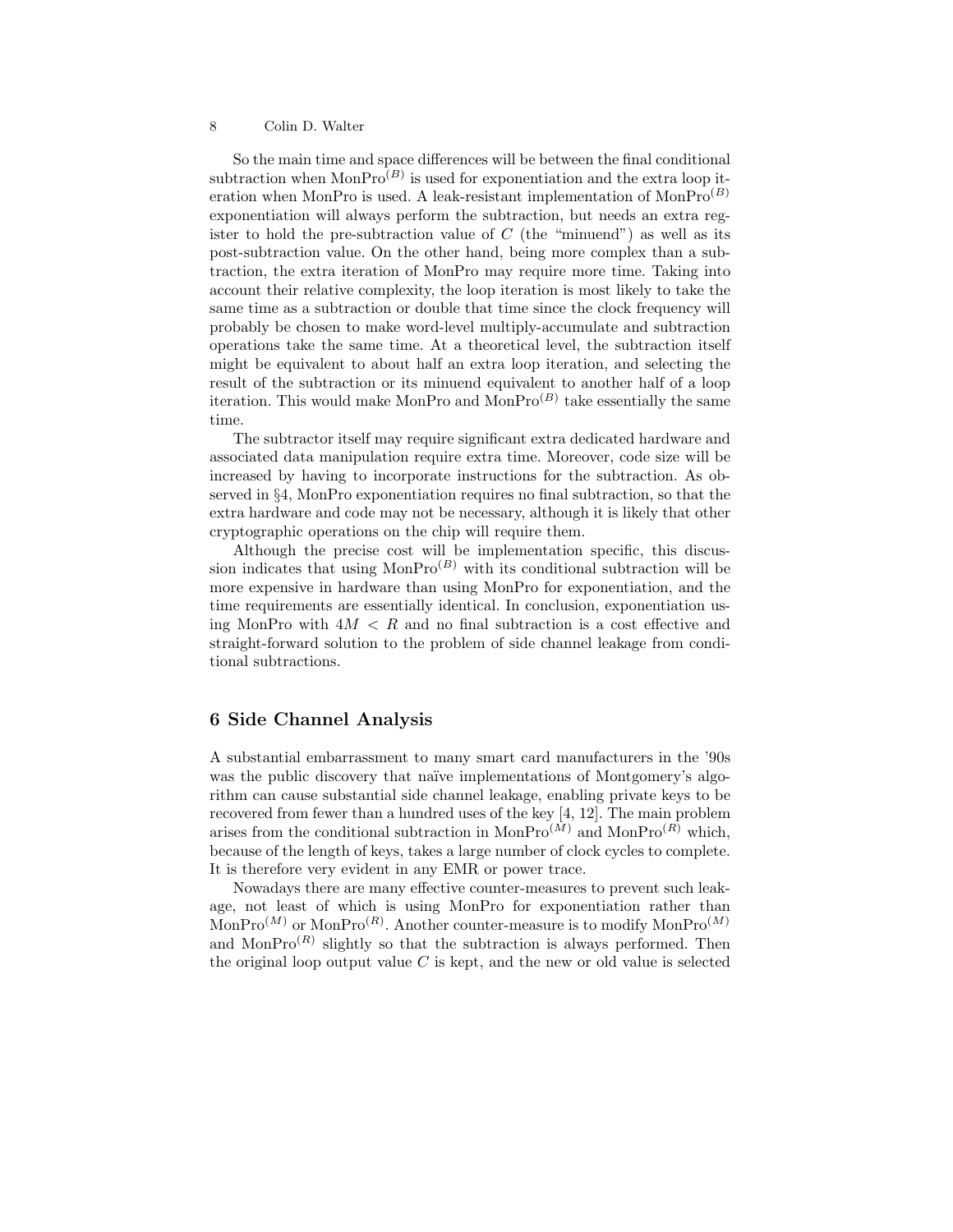according to the sign of the new value. In this way the leakage is considerably reduced. Other counter-measures are discussed in other chapters; here we limit ourselves to measuring the leakage from  $MonPro^{(M)}$  and  $MonPro^{(R)}$ and varying the parameter  $R$  in order to minimise it.

Assume that an implementation of exponentiation using a public modulus and private exponent is under attack, and that all conditional subtraction events can be observed clearly through a side channel. First, we make the simple observation that when the conditional subtraction occurs in one modular multiplication but not in another, then the multiplications must involve different arguments. Suppose an attacker can choose the input to an exponentiation with the secret key on the target device and he can observe individual conditional subtractions. With knowledge of the public modulus and exponentiation algorithm, he can also write a software simulation of the exponentiation which will generate the same sequence of conditional subtractions when it has the same input and uses a correct guess at the secret key. He then guesses the bits of the key in the order that they are consumed by the algorithm. Whenever there is a difference between the conditional subtractions in the side channel leakage and his simulation, he knows the operands at that point differ between the two exponentiations. So he has guessed incorrectly and he backtracks to change his most recent guesses; several previous bits may need to be adjusted. Providing the subtractions occur with probability not too close to 0 or 1, he has a good chance of recovering the whole of the private key in this way<sup>3</sup>. Such an attack uses leakage from a single exponentiation and can be applied to both RSA and ECC, as well as other exponentiation-based protocols. The obvious counter-measure is to blind the input text  $T$  before exponentiating.

Secondly, in elliptic curve cryptography, the classical formulae for point addition and point doubling are so different that it is easy to distinguish them in side channel traces. Then, with an algorithm such as square-and-multiply, it becomes trivial to read the pattern of adds and doubles and deduce the secret key. One counter-measure is to use "unified" formulae for both doubling and adding, so that the same sequence of field operations is performed in both cases. Unfortunately, for a point doubling some pairs of these operations have identical arguments, whereas they are different for point additions. When MonPro<sup>(M)</sup> or MonPro<sup>(R)</sup> is used to implement the associated modular arithmetic, a difference in the behaviour of the conditional subtractions indicates a point addition unequivocally, whereas identical behaviour makes a point doubling more likely to be the case. With the shorter keys which occur in ECC, the attacker is left with a small search space of possible keys which it is often computationally feasible to traverse [15]. This attack does not require the opponent to be able to input data of his own choosing to the exponentiation although it may require repeated use of the key until a sufficiently favorable exponentiation occurs.

<sup>&</sup>lt;sup>3</sup> In the next section we find that the probability of a subtraction is at most  $\frac{1}{2}$  and, by increasing R, the probability can be made as close to 0 as desired.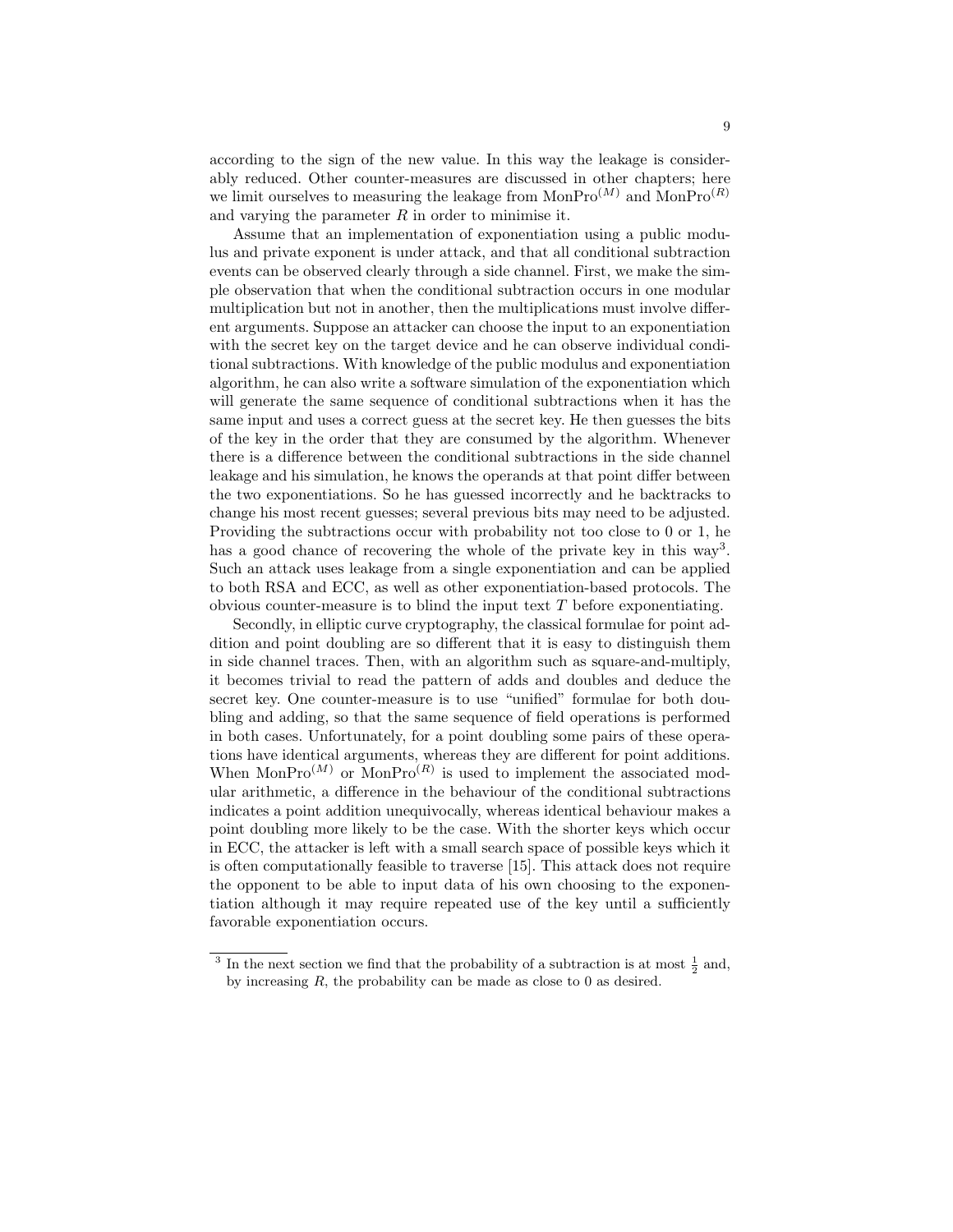Thirdly, a number of side channel attacks depend on recording the frequency of the conditional subtraction at different points in an exponentiation algorithm over a number of executions of it with different data and the same unblinded (secret) exponent. In particular, as we see in the next section, the frequency is different for squarings and multiplications. Hence repeated use of the square-and-multiply algorithm with MonPro<sup>(R)</sup> (Fig. 5) or MonPro<sup>(M)</sup>, the same secret exponent and random input data  $T$ , would enable the sequence of squarings and multiplications to be deduced, and hence the bits of the secret key obtained.

From this summary of attacks, it is clear that no implementation of Montgomery modular multiplication or reduction should be allowed a final conditional subtraction which takes execution time which is not constant. The only exception is if the subtraction is extremely rare  $-$  a case that may actually arise below for certain choices of the parameters. Otherwise  $MonPro<sup>(M)</sup>$  and  $MonPro<sup>(R)</sup>$  should always perform their subtraction and choose the original or updated value as appropriate.

### 7 Frequencies of Conditional Subtractions

In this section we consider a set S of executions of  $\text{MonPro}^{(M)}$  with common modulus M. The aim is to estimate the expected frequency of the conditional subtraction for the main ways in which the set might have arisen. Then side channel leakage about the conditional subtractions can be used to deduce which of the causes is the most likely for  $S$ . The set might represent corresponding operations in a number of different exponentiations using the same unblinded key, and the aim may be to determine if these operations were all multiplications or all squarings. Similar results can be obtained for  $MonPro<sup>(R)</sup>$ , but they are considerably complicated by having non-uniform distributions for the inputs and outputs: inputs and outputs have ranges greater than  $M$ , so that some residues classes modulo M have more than one representative.

As an example, consider the set of all MonPro<sup>(M)</sup> multiplications  $A \times B$ mod M for M=7 and R=8. Since  $R^{-1} \equiv 1 \mod M$ , the output C satisfies  $C \equiv$ AB mod M. So, with  $ABR^{-1}$  as a lower bound, the outputs from the MonPro loop are those given in Table 1. The overall frequency of the conditional subtraction is  $\frac{5}{49}$ . However, restricting to squares  $A \times A$  mod M, the frequency of the subtraction becomes  $\frac{1}{7}$ , which is a little greater. If the input A is fixed to  $A=5$ , then the probability of the subtraction for random B rises to  $\frac{2}{7}$ . Different fixed values of A result in other quite different probabilities.

There are three main types of set  $S$  to consider: those arising from squaring, those arising from multiplications in which both arguments are free to assume any values independently, and those arising from multiplications in which one argument has the same value for the whole set. There are other sets of interest which are not discussed. For example, none of the above matches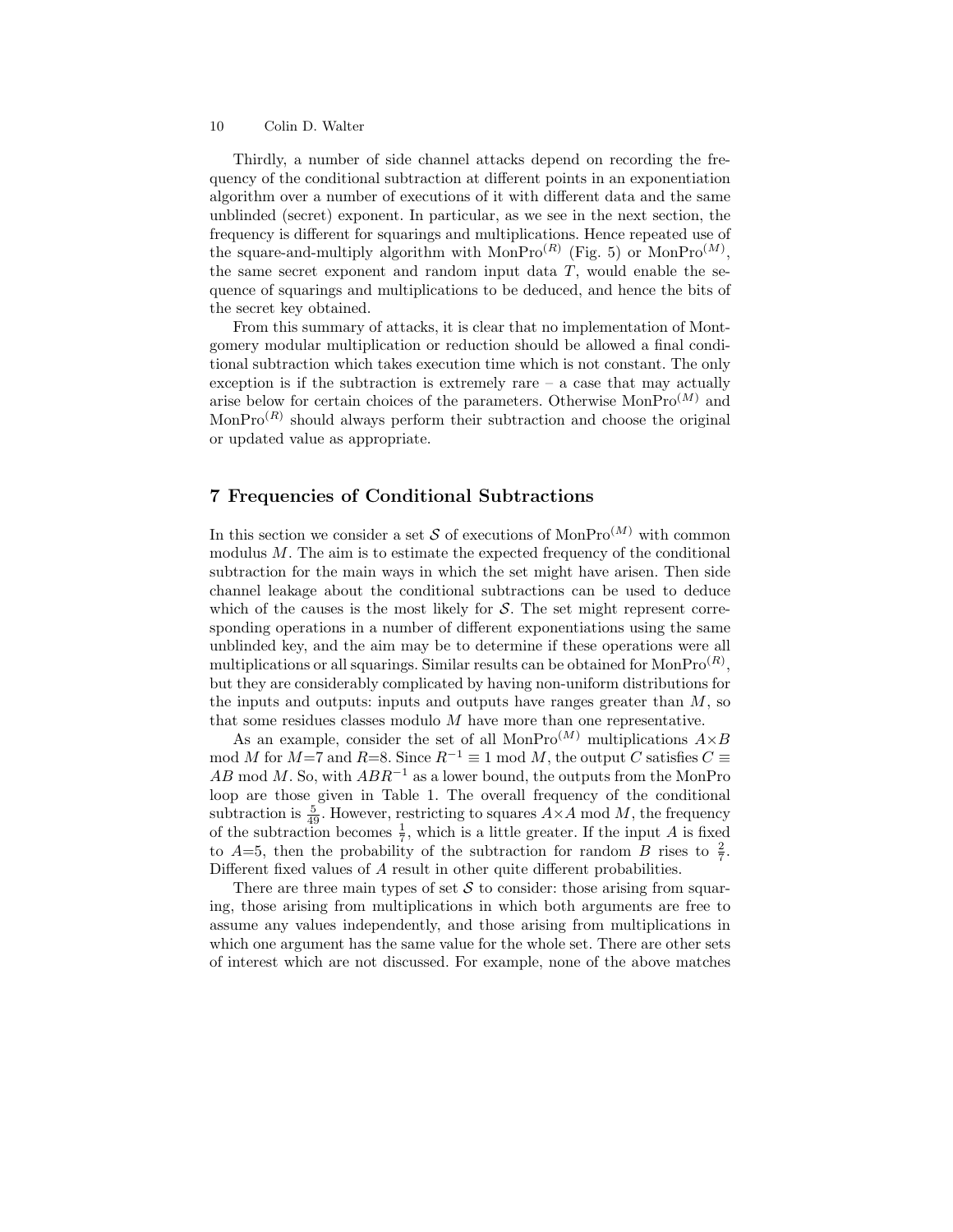| 0 | 0              | 0              | 0              | 0              | 0 | $\Omega$ |
|---|----------------|----------------|----------------|----------------|---|----------|
| 0 | 1              | $\overline{2}$ | 3              | 4              | 5 | 6        |
| 0 | $\overline{2}$ | $\overline{4}$ | 6              | 1              | 3 | 5        |
| 0 | 3              | 6              | $\overline{2}$ | 5              | 8 | 4        |
| 0 | 4              | 1              | $5^{\circ}$    | $\overline{2}$ | 6 | 3        |
| 0 | 5              | 3              | 8              | 6              | 4 | 9        |
| 0 | 6              | 5              | 4              | 3              | 9 | 8        |
|   |                |                |                |                |   |          |

**Table 1.** A Modular Multiplication Table: unreduced outputs from  $MonPro(A, B)$ when  $M = 7, R = 8$ . The five bold entries require reduction.

the set of all multiplications from a single  $m$ -ary or sliding windows left-toright exponentiation (unless  $m = 2$ ): because one input, say A, is taken from a set of only  $\log_2 m$  distinct multipliers, it is neither constant nor uniformly distributed.

Several reasonable, simplifying assumptions are made in order to derive the frequencies of the subtraction for  $S$ . They are often very hard to justify theoretically, but several are closely related to the diffusion properties on which the associated cryptography relies. First,

it is assumed that  $\phi(M) \approx M$ .

The "Euler phi" function having a value close to  $M$  means that  $M$  is a product of a small number of large, not necessarily distinct primes, as in the case of RSA and  $\mathbb{F}_p$ . The property  $\phi(M) \approx M$  just states that almost every number is prime to M.

Suppose input  $A$  of MonPro is prime to  $M$ . Then  $A$  has an inverse modulo M. Therefore, if the other argument B has a uniform distribution modulo  $M$ , so will the output  $C$ . So at least one input being uniformly distributed means that, to a very good approximation, the output is also uniformly distributed. Such uniformity is propagated from input to output through every instance of MonPro in an exponentiation if the initial input is uniformly distributed. Due to formatting and construction restrictions, the inputs to the exponentiation may not be uniform in practice, but diffusion occurs so rapidly during exponentiation that, except possibly for the initial one or two multiplicative operations, the uniformity can be assumed.

Let  $A$ ,  $B$  and  $Z$  be discrete random variables over the interval of integers  $0.M-1$  corresponding respectively to the two MonPro $(M)$  inputs and the variation in output  $C$  of the MonPro loop within the interval  $[ABr^{-n}, M+ABr^{-n}]$ . Suppose

 $\bullet$  A, B and Z are all independent and uniformly distributed

and let  $\pi_{mu}$  be the probability that the final subtraction takes place. Then  $\pi_{mu} = pr(Z + ABR^{-1} \geq M) = \frac{1}{M^3} \sum_{Z=0}^{M-1} \sum_{A=0}^{M-1} \sum_{B=0}^{M-1} (Z + ABR^{-1} \geq M) \approx \frac{1}{M^3} \sum_{A=0}^{M-1} \sum_{B=0}^{M-1} ABR^{-1} \approx \frac{1}{M^3} \int_0^M \int_0^M ABR^{-1} dA dB$  where  $Z + ABR^{-1} \geq$  $\tilde{M}$  is 0 or 1 according to the truth of the inequality. (The approximations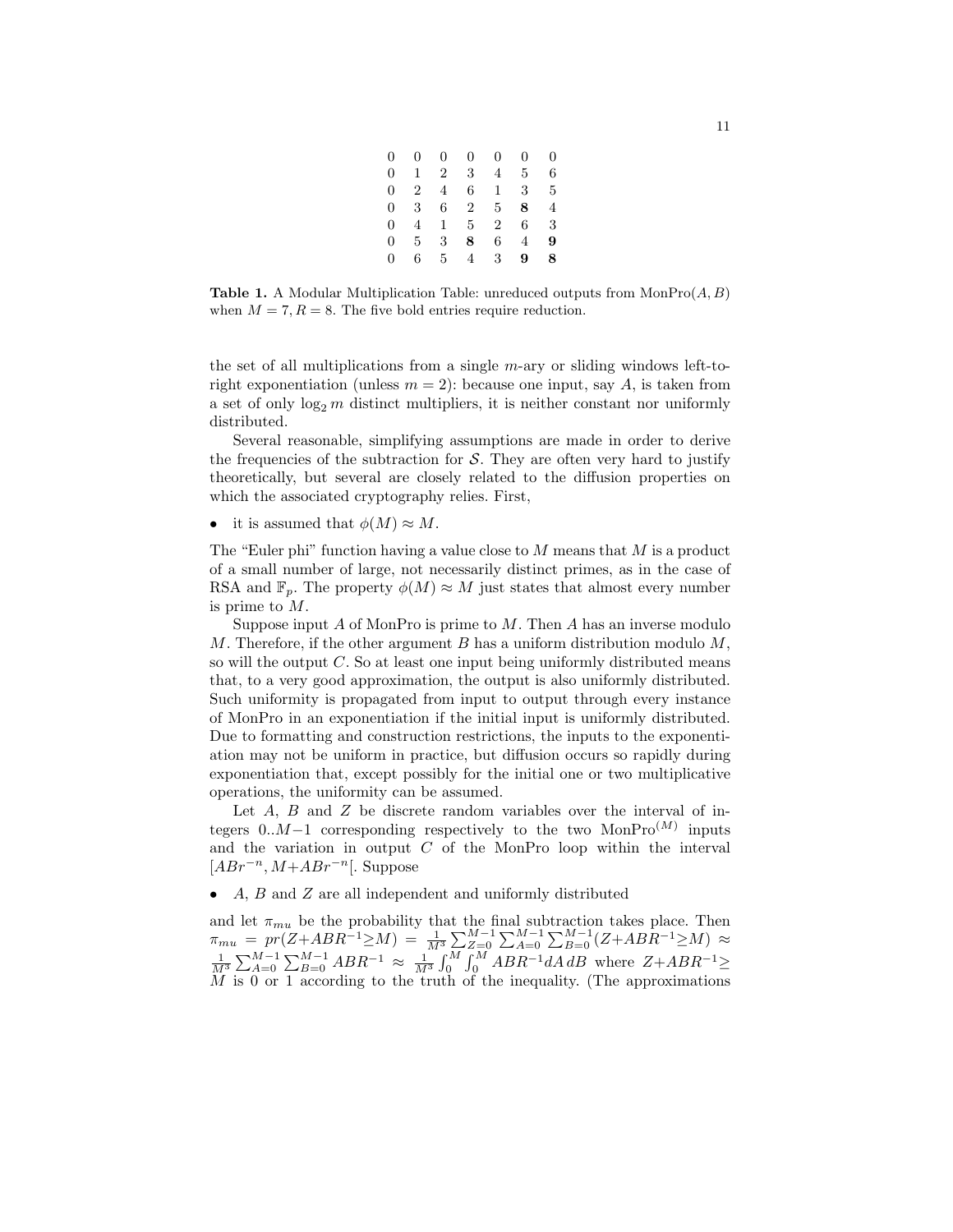arise from using real numbers instead of integers, and are very accurate for cryptographic sized moduli.) So

$$
\pi_{mu} \approx \frac{1}{4} M R^{-1} \tag{1}
$$

This is the probability of the subtraction for a set  $S$  of multiplications under the above hypotheses. Suppose the ith operation in a set of exponentiations is always a multiplication and that the inputs to the exponentiations are uniformly distributed modulo M. Then  $\pi_{mu}$  is the probability of a subtraction when S is the corresponding set of instances of  $MonPro<sup>(M)</sup>$ .

Now let  $\pi_{sq}$  be the probability that the final subtraction takes place when MonPro<sup> $(M)$ </sup> is used to square a uniformly distributed input. For the same definitions as above, suppose

• A and Z are independent and uniformly distributed.

Then  $\pi_{sq} = pr(Z + A^2 R^{-1} \ge M) = \frac{1}{M^2} \sum_{Z=0}^{M-1} \sum_{A=0}^{M-1} (Z + A^2 R^{-1} \ge M) \approx \frac{1}{M^2} \sum_{A=0}^{M-1} A^2 R^{-1} \approx \frac{1}{M^2} \int_0^M A^2 R^{-1} dA$ , whence

$$
\pi_{sq} \approx \frac{1}{3} M R^{-1} \tag{2}
$$

Unlike sets of multiplications, in practice most sets of squarings satisfy the criteria to apply this value for  $\pi_{sq}$ . Since  $\pi_{mu} < \pi_{sq}$ , the subtraction is less frequent for multiplications than for squarings, as in the example with  $M=7$ .

Now suppose the value of  $A$  is fixed but the argument  $B$  is uniformly distributed on 0.. $M-1$ . Let  $\pi_A$  be the probability that the conditional subtraction takes place. For definitions as before, assume also that

 $\bullet$  B and Z are independent and uniformly distributed.

Then 
$$
\pi_A = pr(Z + ABR^{-1} \ge M) = \frac{1}{M^2} \sum_{Z=0}^{M-1} \sum_{B=0}^{M-1} (Z + ABR^{-1} \ge M) \approx \frac{1}{M^2} \sum_{B=0}^{M-1} ABR^{-1} \approx \frac{1}{M^2} \int_0^M ABR^{-1}dB
$$
. Hence

$$
\pi_A = \frac{1}{2} A R^{-1}
$$
 (3)

So, for fixed multiplier A, the frequency of subtractions depends strongly on its size. For large A, such as 5 and 6 in the example with  $M = 7$ , the frequency is highest. At the other extreme, note that the value is correct even for  $A = 0$ , although it is not prime to  $M$  and so causes the output not to be uniformly distributed. As expected, the average value of  $\pi_A$  is  $\pi_{mu}$  when A is uniformly distributed.

# 8 Variance in Frequencies & SCA Errors

If the frequency of the conditional subtraction is used to determine whether the set  $S$  consists of multiplications or squarings, then the accuracy of the decision is important to know.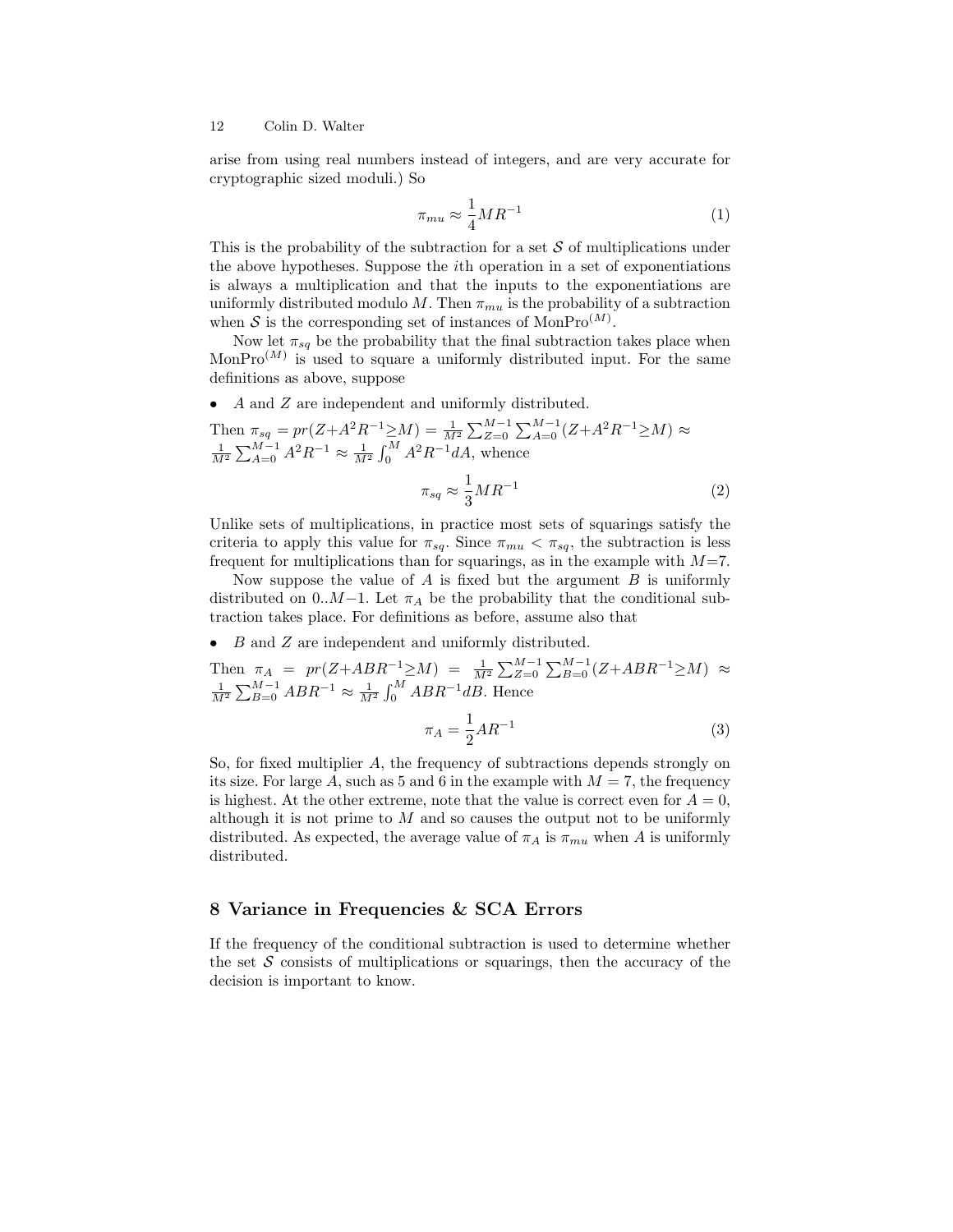Let  $S_i$  be the set of ith modular multiplications in a collection of t squareand-multiply exponentiations using the same 1024-bit key. So  $|\mathcal{S}_i| = t$ . There are about 1500 sets  $S_i$  to classify in order to recover the bit pattern of the secret exponent. If e errors are made, then, with a simple-minded approach in which every bit might be one that has been mis-classified, approximately  $1500<sup>e</sup>$  different alternatives might have to be tried before the correct exponent is discovered. Of course, operations for sets  $S_i$  with frequencies close to the average of  $\pi_{mu}$  and  $\pi_{sq}$  are the most likely to be mis-classified, and the search should begin there. This would find the correct key much more quickly. Nevertheless, it is clear that the error count e has to be kept very small for this to become the foundation of a computationally feasible attack.

Assuming the inputs to the t exponentiations are independent, the conditional subtractions should occur independently within each  $S_i$ . Then the behaviour is that of a binomial random variable for  $t$  trials with probability  $p = \pi_{mu}$  or  $\pi_{sq}$ . The expected number of subtractions is tp and its variance is  $\sigma^2 = tp(p-1)$ . To make use of tables for the normal distribution, it is more likely that we will prefer to work with the probability of the subtraction rather than its total count. In this case, the mean is  $p$  and the variance is

$$
\sigma_{mu}^{2} = \frac{1}{4t}MR^{-1}(1 - \frac{1}{4}MR^{-1})
$$

$$
\sigma_{sq}^{2} = \frac{1}{3t}MR^{-1}(1 - \frac{1}{3}MR^{-1})
$$

$$
\sigma_{A}^{2} = \frac{1}{2t}AR^{-1}(1 - \frac{1}{2}AR^{-1})
$$

or

The point at which classification as a squaring or multiplication is equally likely is the weighted average

$$
\pi = \frac{\pi_{sq}\sigma_{mu} + \pi_{mu}\sigma_{sq}}{\sigma_{mu} + \sigma_{sq}} \tag{4}
$$

If the conditional subtraction occurs less often than this in  $S_i$  then the set probably contains multiplications; if it is greater then the set probably contains squarings. The probability of making an incorrect decision can be obtained by looking up tables for the normal distribution, which approximates the binomial distribution when  $t$  is large. It uses the fact that if  $X$  is a normal random variable with mean  $\mu$  and variance  $\sigma^2$ , then  $\sigma^{-1}(X-\mu)$  has the N(0,1) distribution, which is tabulated [7]. So, the probability of the count being on the wrong side of  $\pi$  is easily seen to be approximately  $Pr(Z > \frac{\pi_{sq} - \pi_{mu}}{\sigma_{mu} + \sigma_{sq}})$ , where  $Z$  is an  $N(0,1)$  random variable. This is the average probability of misclassifying an operation, but clearly the operation is much more likely to be correctly classified when its subtraction probability is well away from  $\pi$  than when it is close to  $\pi$ .

This error probability is roughly  $Pr(Z > \frac{\sqrt{t}}{13.2})$  for a typical value of  $MR^{-1} \approx \frac{3}{4}$ . Then  $t > 1800$  would lead to less than 1 error in the 1500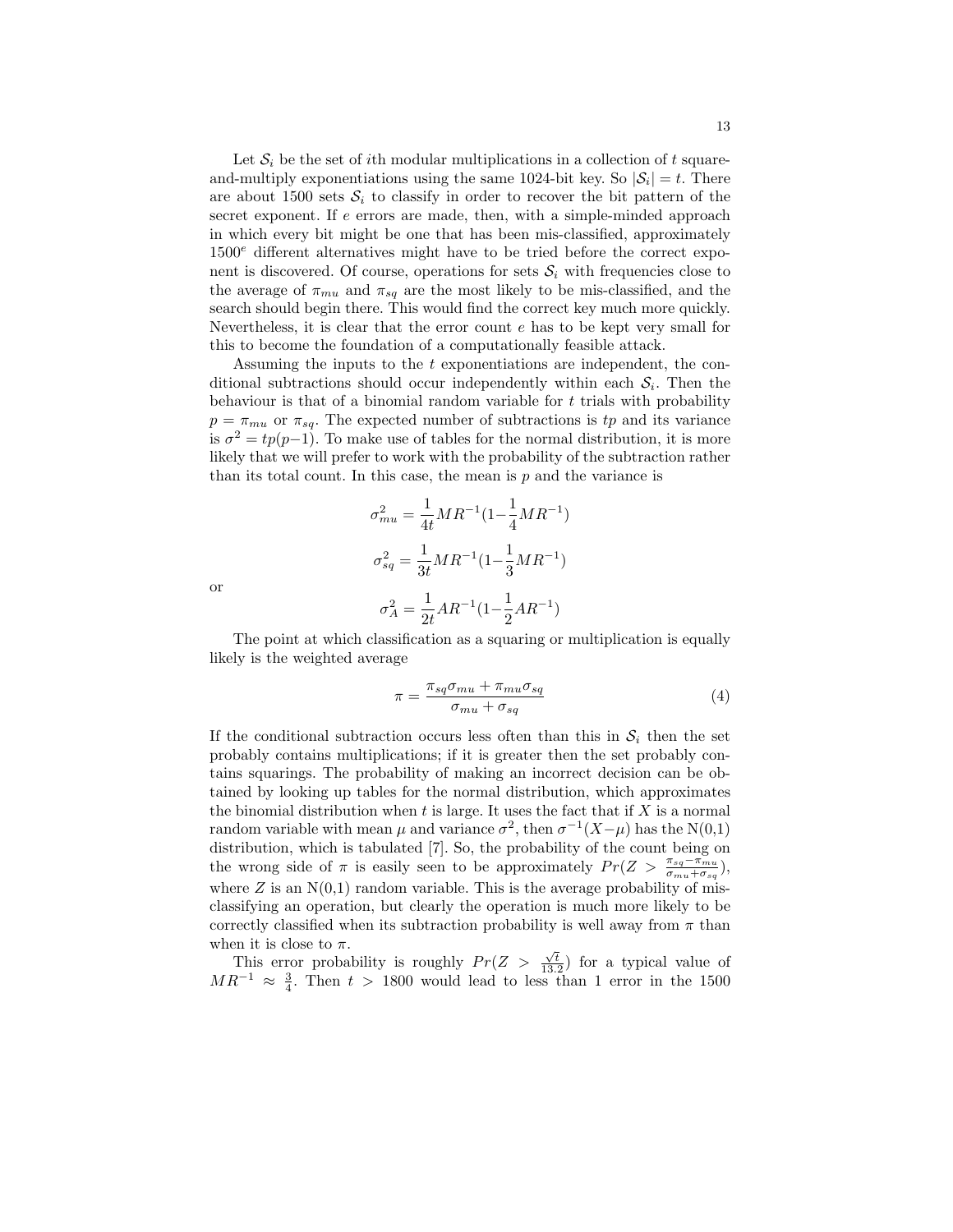or so operations for a 1024-bit exponentiation. If  $R$  is doubled, the value of or so operations for a 1024-bit exponentiation. If R is doubled, the value of interest in the N(0,1) tables is divided by about  $\sqrt{2}$ . Then around 18 errors appear. More refined attacks on the same data can deduce the key with many fewer exponentiations [14]. However, as the example shows, a very suitable counter-measure is to reduce  $MR^{-1}$  by increasing R, because this reduces the incidence of conditional subtractions, and hence reduces the side channel leakage.

## 9 A Surprising Improvement

The formulae for  $\pi_{mu}$  and  $\pi_{sq}$  show that one of the easiest way to reduce leakage is to reduce  $MR^{-1}$ . Since the bit length of M is generally fixed, this means increasing the number of iterations  $n$  in the Montgomery Modular Multiplication algorithm MonPro (Fig. 2). This reduces the frequency of conditional subtractions. However, as noted in the last paragraph of §4, MonPro can be used for exponentiation on its own without the final conditional subtraction once  $MR^{-1} < \frac{1}{4}$ . This is because the extra shifting down then makes the output small enough for re-use as an input to the next occurrence of MonPro.

A straightforward solution to side channel leakage would be to reduce standard key lengths by 2 bits. Then  $4M < R$  would hold automatically for the minimum choice of  $n$  in a word-based implementation. Consequently, MonPro could be used throughout an exponentiation without the need for extra iterations or conditional subtractions, and all intermediate values would remain within the word boundaries. However, suppose that M reaches the top of the word boundary, so that MonPro requires one more iteration than  $MonPro<sup>(M)</sup>$  or  $MonPro<sup>(R)</sup>$ . We will now look in more detail at how this affects the bounds on intermediate values when MonPro is used.

So, assume also that the word size is at least 2 bits and that  $n$  is chosen minimally to ensure  $4M < R$ . This means  $r \geq 4$  and  $rM < R < 2rM$ . Let R' denote the Montgomery multiplier which the standard version  $MonPro<sup>(M)</sup>$  or MonPro<sup> $(R)$ </sup> would have used. So  $R = rR'$  and  $M < R' < 2M$ . This standard version produces loop outputs bounded by  $ABR^{-1}+M$ , which is only just larger than  $R'$ . But here MonPro performs an extra division by  $r$ . Consequently, the upper bound  $ABR^{-1}+M$  on the output is less, making it more likely to satisfy  $ABR^{-1}+M < R'$ . An interesting question is therefore whether all inputs and outputs would be bounded by  $R'$  when the extra iteration is performed, because the hardware requirements would then be lower. Substituting in the bound R', the desired property holds if  $R'r^{-1}+M < R'$ , i.e. if  $M < R'(1-r^{-1})$ . Writing this as  $M < R'r^{-1}(r-1)$  shows the condition is just that the top word of M is not  $r-1$ , i.e. not entirely 1s.

**Theorem 1.** ([13], Thm 5.) Suppose the top digit of M is not r−1, that  $r \geq 4$ , and that MonPro is executed with n iterations where  $M < R' = r^{n-1}$ , i.e. one more iteration than normal. Then inputs bounded by  $R'$  generate outputs bounded by  $R'$ .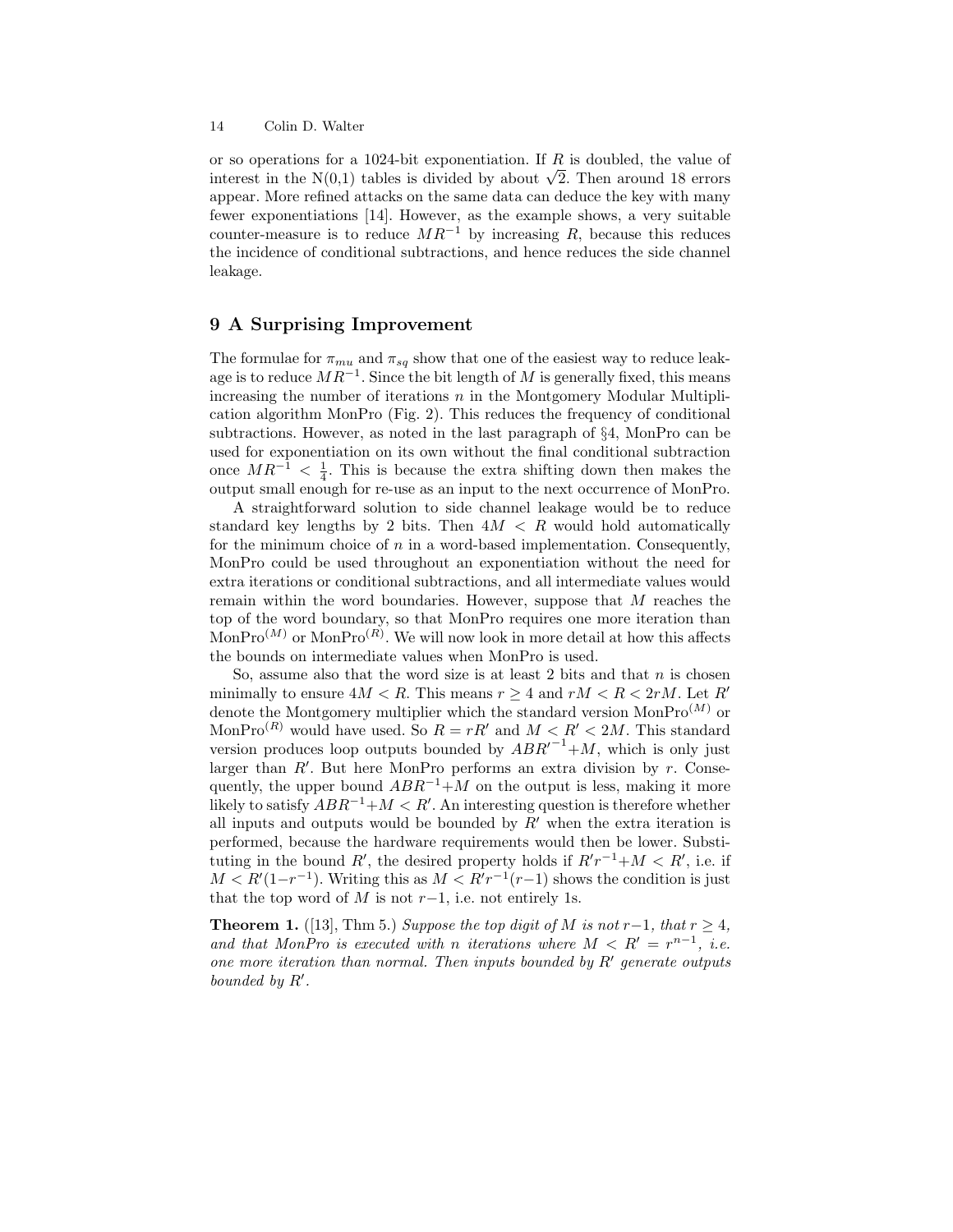In other words, in almost all cases M is such that a single extra iteration of the MonPro loop avoids any need for a conditional subtraction. In effect, it is equivalent to using  $MonPro<sup>(R')</sup>$  but without the conditional subtraction side channel. Intermediate values of C at the end of a loop iteration in MonPro are bounded above by  $A + R'$  so that, as usual, one extra register bit is needed.

If one is prepared to exclude the rare cases of inconvenient moduli M with top digit r−1, this means that exponentiation can be carried out successfully using MonPro with the usual register sizes and omitting conditional subtractions, providing only that an extra iteration is done in the MonPro loop. Of course, at the end of the exponentiation there is also no need for a conditional subtraction: as noted before, the adjusting MonPro multiplication by 1 reduces the output to less than M.

With the extra iteration, the exceptional cases can be included simply by restoring the conditional subtraction, i.e. by using  $\text{MonPro}^{(M)}$  or  $\text{MonPro}^{(R')}$ with an incremented value of *n*. Then, as in  $\S7$ , equation (3), the output can be assumed to be uniformly distributed modulo  $M$ , so the probability of exceeding M or R' is at most  $\frac{1}{2}r^{-1}$ . With a typical key lifetime of 10000 uses, and the difficulty of capturing that number of side channel traces, we just require 16-bit or larger words for the conditional subtraction to have negligible probability of happening even once per key bit during the lifetime of the key. This effectively eliminates the side channel leakage since there is insufficient data at the information theoretic level to reconstruct the key. To summarise, Mon $Pro^{(B)}$  ( $B=M$  or  $R'$ ) can be used securely for exponentiation with all keys if an extra iteration is performed and a 16-bit or larger processor is used.

#### 10 Conclusion

This chapter has carefully derived input and output bounds for several versions of Montgomery modular multiplication in order for it to be of use in exponentiation. Some pre- and post- processing is necessary, and the precomputation of a multiplier  $R^{(2)}$  whose one-time cost can be amortised over the lifetime of the modulus M.

This analysis enabled the frequencies of conditional subtractions to be deduced accurately, showing that there could be considerable side channel leakage from the ability to observe the subtractions.

It was shown how this side channel could be closed by increasing the number of iterations in the MonPro algorithm. At the further cost of one extra register bit, or the exclusion of some extreme modulus values, the conditional subtraction can be totally eliminated. However, even if the conditional subtraction were retained to include the exceptional cases, the extra iteration reduces the side channel to an unusable level except for these extreme moduli on hardware with a very small word size.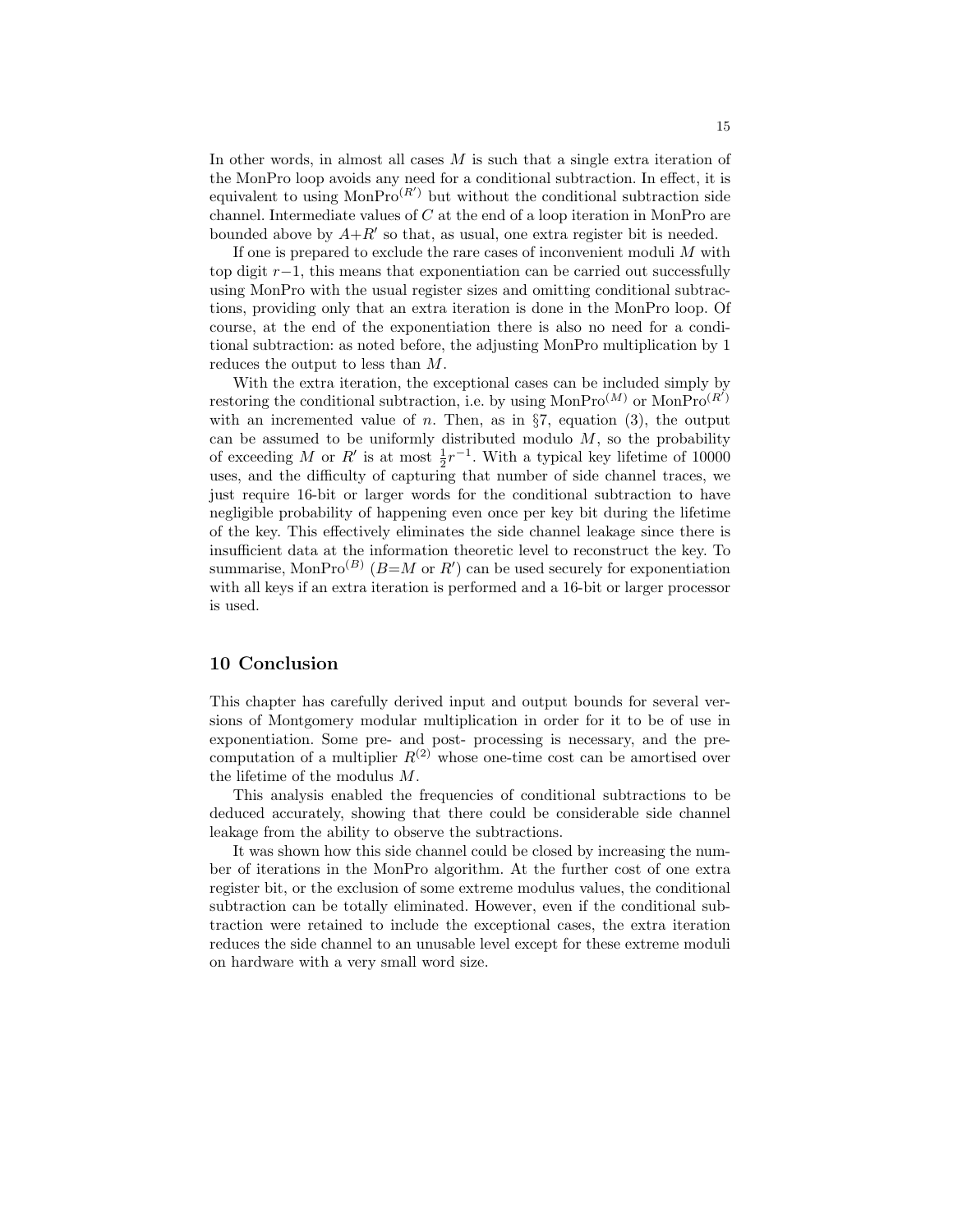The chapter therefore provides several choices for implementing Montgomery modular multiplication in a manner which effectively eliminates any side channel leakage emanating from the final, conditional subtraction.

#### 11 Exercises

1 i) Find 16−<sup>1</sup> mod 11. Using the output bounds given in Fig. 2, compute a complete table of output from MonPro when  $M = 11$ ,  $R = 16$ , and A and B are least non-negative residues modulo M.

ii) Use this table to determine the probability of the conditional subtraction in MonPro<sup>(M)</sup> for a) multiplications and b) squarings which have uniformly distributed inputs. c) For each value of A calculate the probability of the subtraction for multiplications by fixed  $A$ .  $d$ ) Compare these probabilities with the theoretical ones derived in §7.

iii) Repeat (ii) with MonPro<sup>(R)</sup> in place of MonPro<sup>(M)</sup> (including part  $(d)$ ).

iv) Compute a complete table of output from MonPro when  $M = 7, R = 32$ , and  $A$  and  $B$  are strictly bounded above by  $2M$ . What is the largest value in the table? For each value  $B = M, M+1, ..., 2M-1$ , if both inputs are strictly less than B, find out how many outputs are B or larger.

2 i) Let  $M = 9, T = 3, N = 2, R = 16$  in the computation of  $S = T<sup>N</sup>$  mod M using MonPro<sup> $(R)$ </sup>. Find  $R^{-1}$  mod M and determine the two possible values for  $R^{(2)}$ . Deduce the values of  $\overline{T}$  and  $\overline{S}$ . Hence show that the output S still requires a final subtraction to be fully reduced. Why does this not contradict the claim in the text that final subtractions are unnecessary?

ii) Repeat (i) for the same inputs but with MonPro and  $R = 64$ .

iii) Prove that using MonPro or MonPro<sup>(R)</sup> to compute  $S = 3^N \mod 9$  will always give output  $S = 9$  when  $N \geq 2$  and R satisfies the usual constraints.

iv) Suppose P is a prime such that  $P^2$  divides  $M, T = M/P$  and  $N \ge 2$ . With the usual requirements on R, prove that using MonPro or MonPro $^{(R)}$ to compute  $S = T^N \mod M$  will always give output  $S = M$ .

3) Let  $N = \text{DDMMYY}$  be today's date (a pseudo-random exponent), M the first prime greater than the number of this page,  $R$  the first number greater than  $\frac{9}{8}M$  which is prime to M, and chosen input text  $T = \lfloor \frac{1}{4}M \rfloor$ .

i) Use a calculator to compute a value for  $R^{(2)}$  and hence calculate the preprocessing value  $\overline{T}$  given by MonPro<sup> $(M)$ </sup> for an exponentiation.

ii) Convert  $N$  into binary and hence list the operations required to perform a left-to-right square-and-multiply exponentiation with exponent  $N$ . Use this list to create a list of the associated values of  $\overline{S}$  when MonPro<sup>(M)</sup> is used to evaluate  $T^N$  mod M. Include in the list information about whether or not the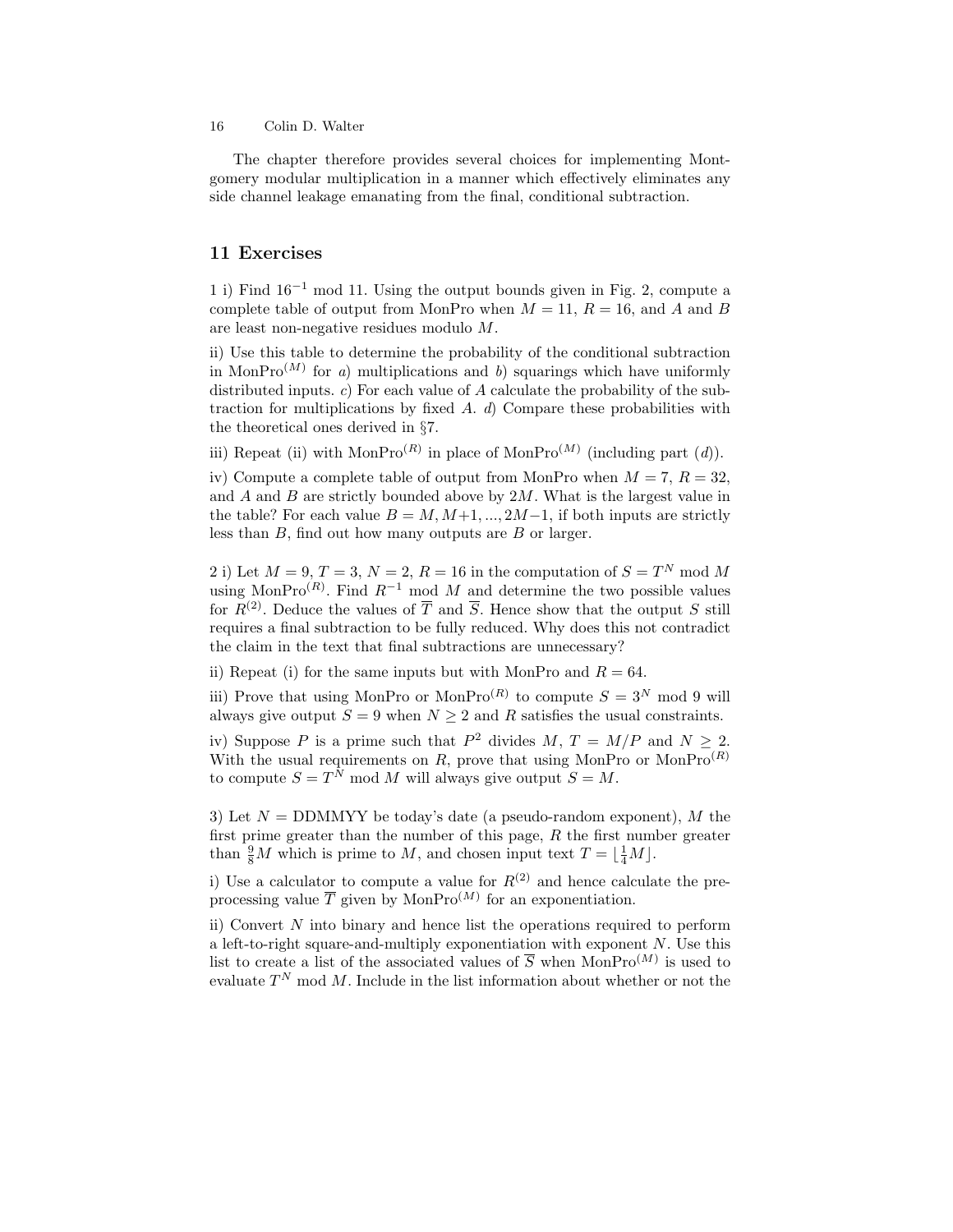conditional subtraction occurs.

iii) Now, using the values for  $\overline{T}$ , R and M, reconstruct all the possible exponents which generate the same list of the conditional subtractions as N. You should create a binary tree of options for the bits, and traverse the tree systematically, calcuating the corresponding values of  $\overline{S}$ , and checking to see whether or not the behaviour of the conditional subtraction is the same. When the behaviour of the subtraction is different, the branch can be pruned as it cannot represent the true value of N.

iv) Count the number of nodes in the tree which have been visited. Build an argument to justify that this number is linear in the length of the exponent. Is such a search computationally feasible for a large exponent? What would happen to this count if a)  $R/M$  were larger? or b)  $T/M$  were larger?

# 12 Projects

1) Choose any modulus M with no factors less than  $2^8$ , say, such that  $(M-1)^2$  mod M can be computed correctly and easily in the machine arithmetic that is available to you. Select a Montgomery constant  $R > M$ . R need not be a power of 2 for this exercise, but must be prime to M.

i) Write a program to perform exponentiation with 16-bit exponents using  $MonPro<sup>(M)</sup>$ .

ii) Check that your code performs correctly by comparing results with a classical implementation of modular exponentiation.

iii) Check also that no final subtraction is required to get output less than  $M$ .

iv) Modify your code to collect data about the occurrences of the conditional subtraction in the *i*th modular multiplication for each *i*. (Clearly  $1 \leq i < 32$ .)

v) Generate  $t = 10^3$  random exponentiations using the same modulus and same exponent, and collect the conditional subtraction frequencies for each position  $i$  in the exponentiation.

vi) Verify that the frequencies match those expected from §7, at least on average.

vii) Compute the means and standard deviations of the frequencies for  $a)$  the multiplications and b) the squarings. Hence compute the value of  $\pi$  given in equation (4).

viii) Use your value for  $\pi$  to partition the operations into multiplications and squarings. How many operations are mis-classified in this way? If the number of multiplications is known and used as the partitioning point, how many are mis-classified then?

ix) Repeat (v)-(viii) several times for different numbers of exponentiations to see how the number of mis-classified operations varies with t.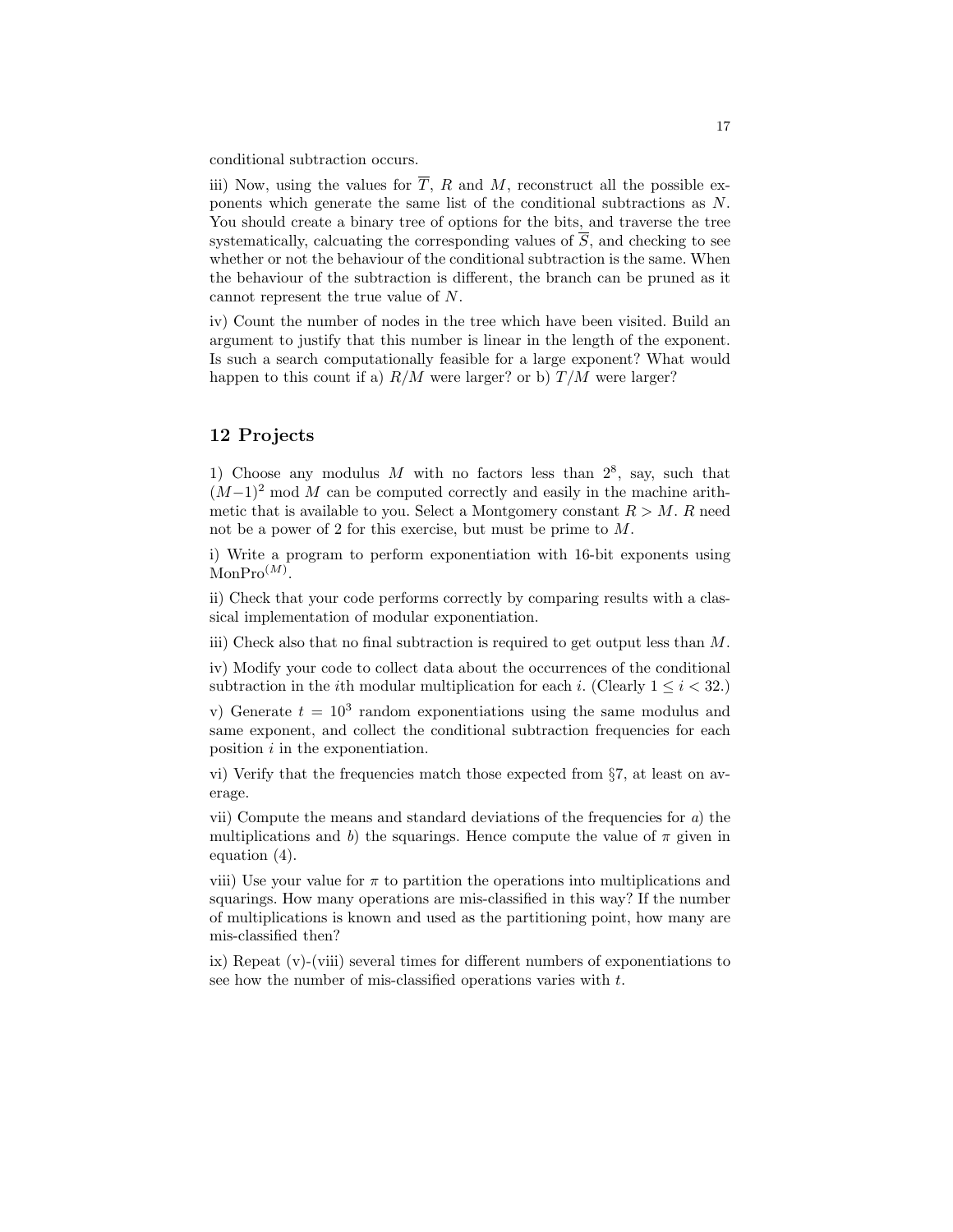2 i) Repeat project 1 with  $MonPro<sup>(R)</sup>$  in place of  $MonPro<sup>(M)</sup>$ , this time selecting R such that  $(R-1)^2$  mod M is easily computable on your available machine.

ii) Divide the interval  $[0, R]$  into, say, 50 or 100 sub-intervals, and modify the exponentiation code to collect the frequencies for the output of  $MonPro<sup>(R)</sup>$ lying in each sub-interval. Plot these frequencies on a graph for several different values of M such that  $\frac{1}{2}R < M < R$ . Explain why the curve representing these frequencies rises from 0 to  $R-M$ , is horizontal between  $R-M$  and M, and then falls from M to R.

iii) Modify your data collection in (ii) to separate the sub-interval frequencies for multiplication outputs from those of squaring outputs. Are the graphs of these frequencies different? If so, attempt to explain the difference.

3) Collect subtraction frequencies from the exponentiation software from project 1 or 2 when the same modulus and exponent are used for a set of  $t = 10^3$  exponentiations.

i) Use the length of the exponent (16 here) and the total number of modular multiplications in an exponentiation to deduce the number  $m$  of multiplications and the number s of squarings.

ii) Let  $\mathcal M$  be the set consisting of the m operations with the lowest frequencies for the conditional subtraction, and let  $S$  be the complementary set consisting of the other s operations. As before, count how many operations are mis-classified if those in  $M$  are assumed to be multiplications, and those in  $S$  are assumed to be squarings.

iii) Modify your software to collect the data from the ith operation as a t-dimensional vector over  $\{0,1\}$  where 0 indicates that no subtraction took place, and 1 that a subtraction did take place. Call the vector  $v_i$ . For each operation, compute the average Hamming distance between  $v_i$  and the vectors in  $M$ . Does this distance depend on whether the operation is a multiplication or a squaring?

iv) Suppose the  $m$  operations for which the distance of part (iii) is smallest represent multiplications. Re-allocate all the operations in  $M$  and  $S$  under this assumption. Does this decrease the number of errors?

v) Repeat the re-allocation process of part (iv) a number of times, and observe whether the number of errors decreases or increases with each iteration of the process.

vi) Repeat a similar re-allocation process on the initial partition of part (ii) using the average Hamming distance of  $v_i$  from the vectors in set  $\mathcal{S}$ .

vii) Inconsistencies between the results of (v) and (vi) must represent allocation errors in one or other case. However, are there any operations which are still incorrectly allocated? If not, reduce the value of  $t$  to see when errors start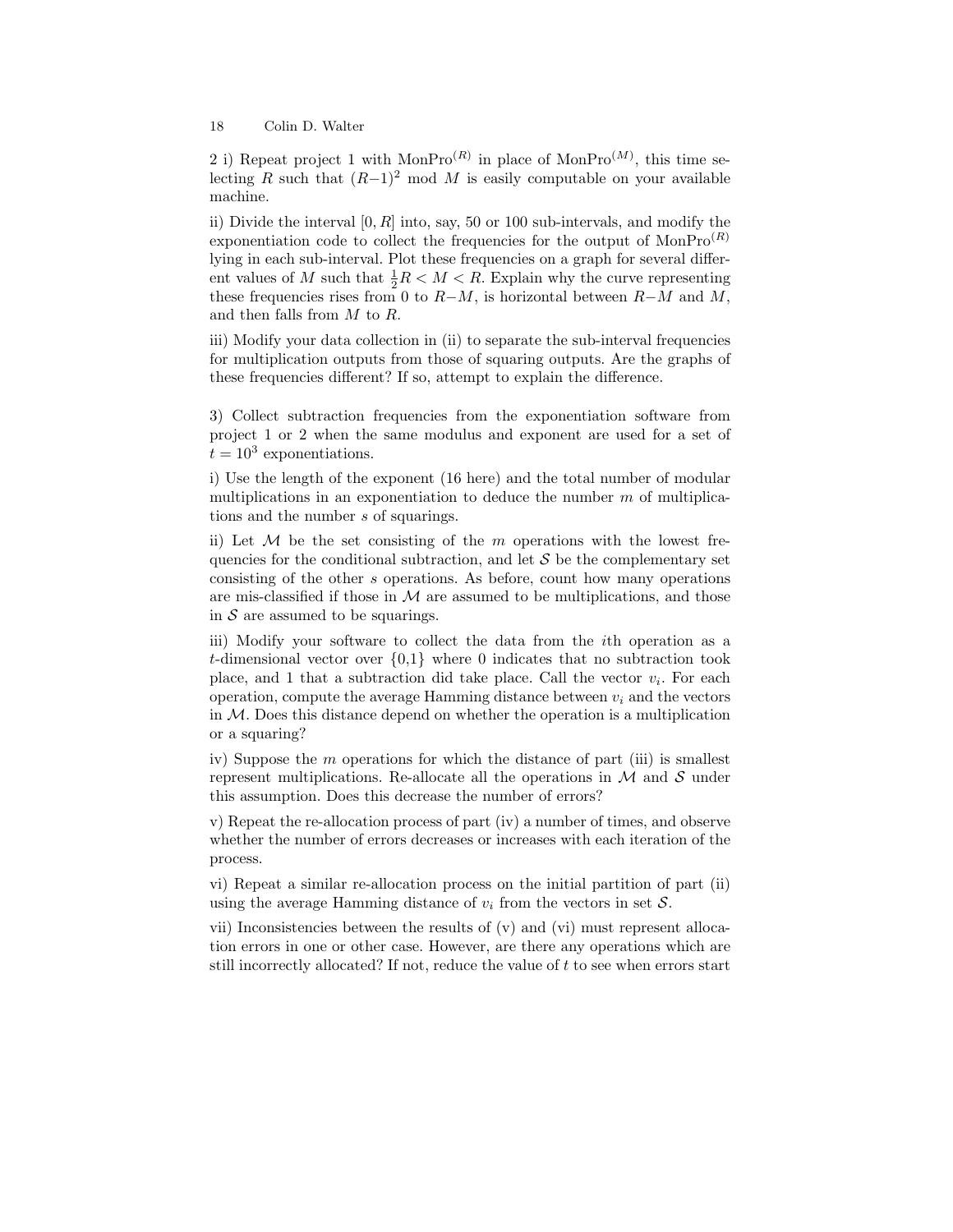appearing. If so, increase  $t$  to see if the number of errors decreases. Also, how does the number of inconsistencies vary with  $t$ ?

viii) Repeat all the above for exponents with a variety of larger and larger lengths. Does the proportion of errors change as the length increases when  $t$ is fixed? How does the total number of errors vary for fixed  $t$  as the length varies?

4) Following on from exercise 2, investigate more thoroughly the cases where the computation of  $S = T^N \mod M$  using MonPro<sup>(M)</sup> might require a final conditional subtraction in the post-processing phase. Look first at when  $M$  is a prime power, then at more general non-square-free M.

### References

- 1. P. D. Barrett, Implementing the Rivest Shamir Adleman public key encryption algorithm on standard digital signal processor, Advances in Cryptology – Crypto '86, Springer, 1987, 311–323.
- 2. J.-J. Quisquater, Presentation at the rump session of Eurocrypt '90.
- 3. Ç. K. Koç, T. Acar & B. S. Kaliski, Jr., Analyzing and Comparing Montgomery Multiplication Algorithms, IEEE Micro, 16(3), 1996, 26–33.
- 4. P. Kocher, Timing attack on implementations of Diffie-Hellman, RSA, DSS, and other systems, Advances in Cryptology – CRYPTO '96, N. Koblitz (editor), LNCS 1109, Springer-Verlag, 1996, 104–113.
- 5. P. Kocher, J. Jaffe & B. Jun, Differential Power Analysis, Advances in Cryp- $\text{tology} - \text{C}\text{RYPTO}$  '99, M. Wiener (ed.), LNCS 1666, Springer-Verlag, 1999, 388–397.
- 6. P. L. Montgomery, Modular Multiplication without Trial Division, Mathematics of Computation, 44(170), 1985, 519–521.
- 7. NIST/SEMATECH, Cumulative Distribution Function of the Standard Normal Distribution §1.3.6.7.1 in the "e-Handbook of Statistical Methods" at http://www.itl.nist.gov/div898/handbook/, 2006.
- 8. Digital Signature Standard, Appendix 6 (July 1999), Federal Information Processing Standard (FIPS) 186-2, NIST, Jan 2000.
- 9. S. E. Eldridge & C. D. Walter, Hardware Implementation of Montgomery's Modular Multiplication Algorithm, IEEE Trans. Comp. 42, 1993, 693–699.
- 10. C. D. Walter, Systolic Modular Multiplication, IEEE Trans. Comp. 42, 1993, 376–378.
- 11. C. D. Walter, Montgomery Exponentiation Needs No Final Subtractions, Electronics Letters, 35(21), October 1999, 1831–1832.
- 12. C. D. Walter & S. Thompson, Distinguishing Exponent Digits by Observing Modular Subtractions, Topics in Cryptology – CT-RSA 2001, D. Naccache (editor), LNCS 2020, Springer-Verlag, 2001, 192–207.
- 13. C. D. Walter, Precise Bounds for Montgomery Modular Multiplication and Some Potentially Insecure RSA Moduli, Proceedings of CT-RSA 2002, LNCS 2271, Springer-Verlag, 2002, 30–39.
- 14. C. D. Walter, Longer Keys may facilitate Side Channel Attacks, Selected Areas in Cryptography – SAC 2003, LNCS 3006, Springer-Verlag, 2004, 42–57.